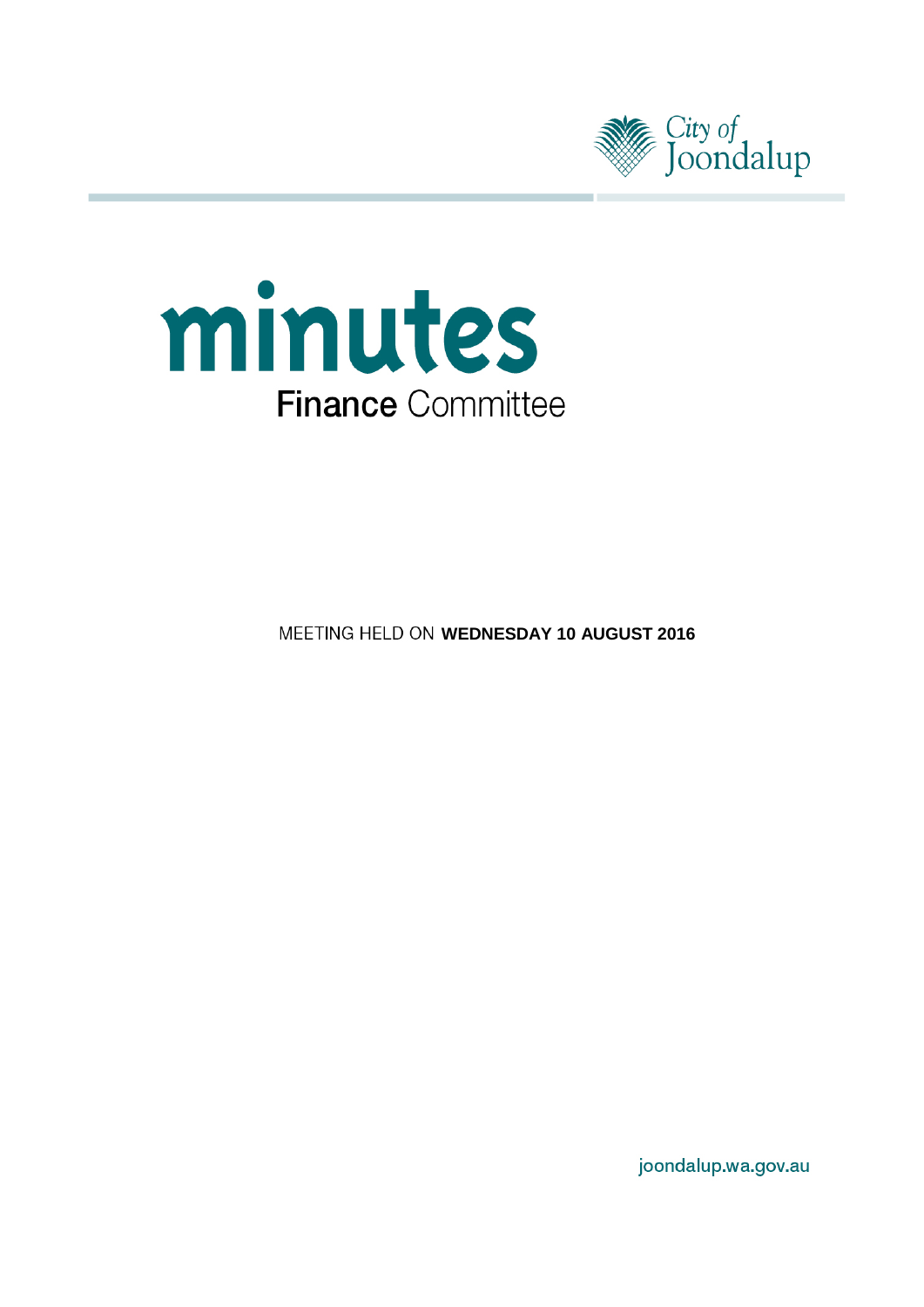# **TABLE OF CONTENTS**

| Item No.       | <b>Title</b>                                                                                                               | Page No. |
|----------------|----------------------------------------------------------------------------------------------------------------------------|----------|
|                | <b>Declaration of Opening</b>                                                                                              | 3        |
|                | <b>Declarations of Interest</b>                                                                                            | 4        |
|                | Apologies/Leave of absence                                                                                                 | 4        |
|                | <b>Confirmation of Minutes</b>                                                                                             | 4        |
|                | Announcements by the Presiding Member without discussion                                                                   | 4        |
|                | Identification of matters for which the meeting may be closed to<br>the public                                             | 4        |
|                | <b>Petitions and deputations</b>                                                                                           | 4        |
|                | <b>Reports</b>                                                                                                             | 5        |
| 1              | Implementation of Recommendations following Independent Review<br>of the City's Approach to Financial Modelling - [102400] | 5        |
| $\overline{2}$ | Impact on 20 Year Strategic Financial Plan of Reports to Council -<br>April 2016 to June 2016 - [103570]                   | 11       |
| 3              | Update on the 2015-16 Capital Works Program - [105564]                                                                     | 15       |
| 4              | Bi-Monthly Capital Works Project Reports - [105564]                                                                        | 18       |
| 5              | Capital Works Project Reporting for 2016-17 - [105564]                                                                     | 22       |
| 6              | Status Report on City Freehold Properties Proposed for Disposal<br>and a Proposed Crown Land Acquisition - [63627]         | 26       |
| $\overline{7}$ | Confidential - Pinnaroo Point Café Project - Progress Report -<br>[102656]                                                 | 34       |
|                | <b>Urgent Business</b>                                                                                                     | 35       |
|                | Motions of which previous notice has been given                                                                            | 35       |
|                | <b>Requests for Reports for future consideration</b>                                                                       | 35       |
|                | <b>Closure</b>                                                                                                             | 35       |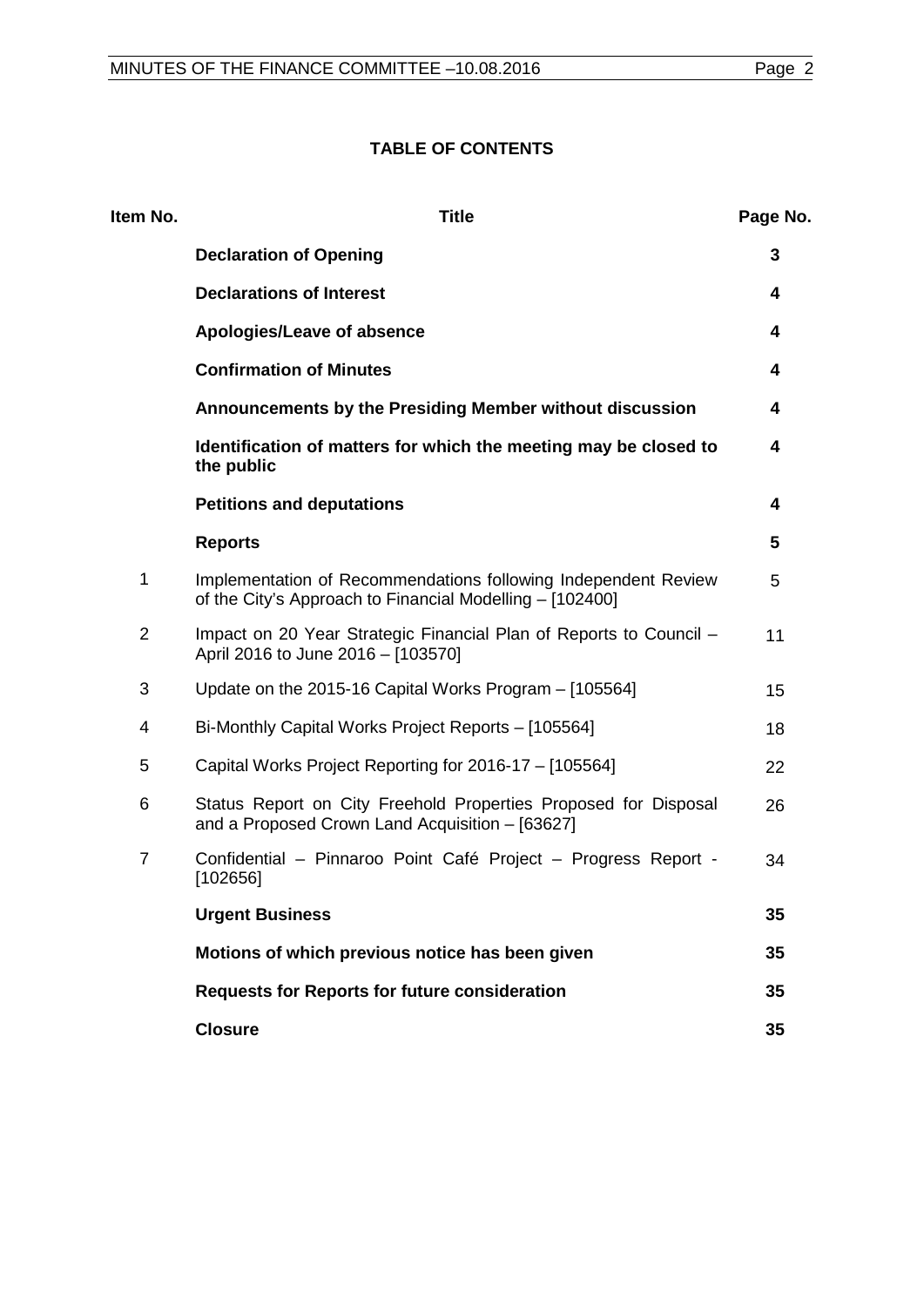# **CITY OF JOONDALUP**

## **MINUTES OF THE FINANCE COMMITTEE MEETING HELD IN CONFERENCE ROOM 2, JOONDALUP CIVIC CENTRE, BOAS AVENUE, JOONDALUP ON WEDNESDAY 10 AUGUST 2016.**

# **ATTENDANCE**

# **Committee Members**

| Cr Tom McLean, JP  | <b>Presiding Member</b>        |
|--------------------|--------------------------------|
| Cr Philippa Taylor | <b>Deputy Presiding Member</b> |
| Cr Russell Poliwka |                                |
| Cr Mike Norman     |                                |
| Cr John Logan      |                                |
| Cr Sophie Dwyer    |                                |

### **Officers**

| Mr Garry Hunt        | <b>Chief Executive Officer</b>          |                     |
|----------------------|-----------------------------------------|---------------------|
| Mr Mike Tidy         | <b>Director Corporate Services</b>      |                     |
| Mr Nico Claassen     | <b>Director Infrastructure Services</b> |                     |
| Mr Blignault Olivier | <b>Manager City Projects</b>            |                     |
| Mr Alan Ellingham    | <b>Senior Financial Analyst</b>         | to $7.11 \text{pm}$ |
| Mr John Byrne        | Governance Coordinator                  |                     |
| Mrs Deborah Gouges   | Governance Officer                      |                     |

# <span id="page-2-0"></span>**DECLARATION OF OPENING**

The Presiding Member declared the meeting open at 7.00pm.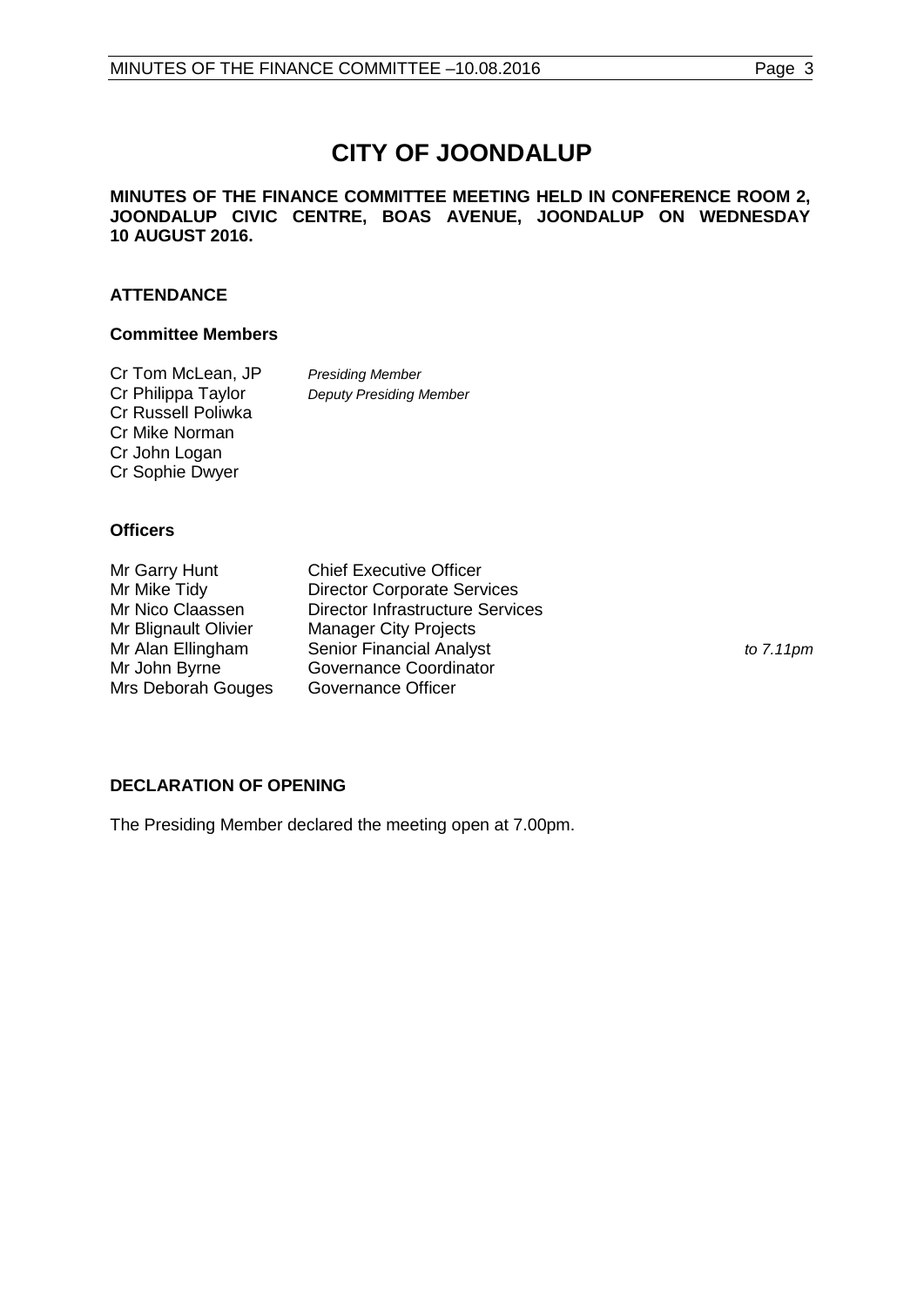# <span id="page-3-0"></span>**DECLARATIONS OF INTEREST**

Nil.

# <span id="page-3-1"></span>**APOLOGIES/LEAVE OF ABSENCE**

# **Apology**

Mayor Troy Pickard.

# **Leave of Absence previously approved**

| Cr Liam Gobbert | 29 August to 4 October 2016 inclusive;       |
|-----------------|----------------------------------------------|
| Cr Sophie Dwyer | 11 September to 16 September 2016 inclusive; |
| Cr Sophie Dwyer | 6 November to 11 November 2016 inclusive.    |

# <span id="page-3-2"></span>**CONFIRMATION OF MINUTES**

### MINUTES OF THE FINANCE COMMITTEE HELD ON MEETING DATE

### **MOVED Cr Norman SECONDED Cr Poliwka that the minutes of the meeting of the Finance Committee held on 8 June 2016 be confirmed as a true and correct record.**

#### **The Motion was Put and CARRIED (6/0)**

**In favour of the Motion:** Crs McLean, Dwyer, Logan, Norman, Poliwka and Taylor.

# <span id="page-3-3"></span>**ANNOUNCEMENTS BY THE PRESIDING MEMBER WITHOUT DISCUSSION**

Nil.

# <span id="page-3-4"></span>**IDENTIFICATION OF MATTERS FOR WHICH THE MEETING MAY BE CLOSED TO THE PUBLIC**

In accordance with Clause 5.2 of the City's *Meeting Procedures Local Law 2013*, this meeting was not open to the public.

# <span id="page-3-5"></span>**PETITIONS AND DEPUTATIONS**

Nil.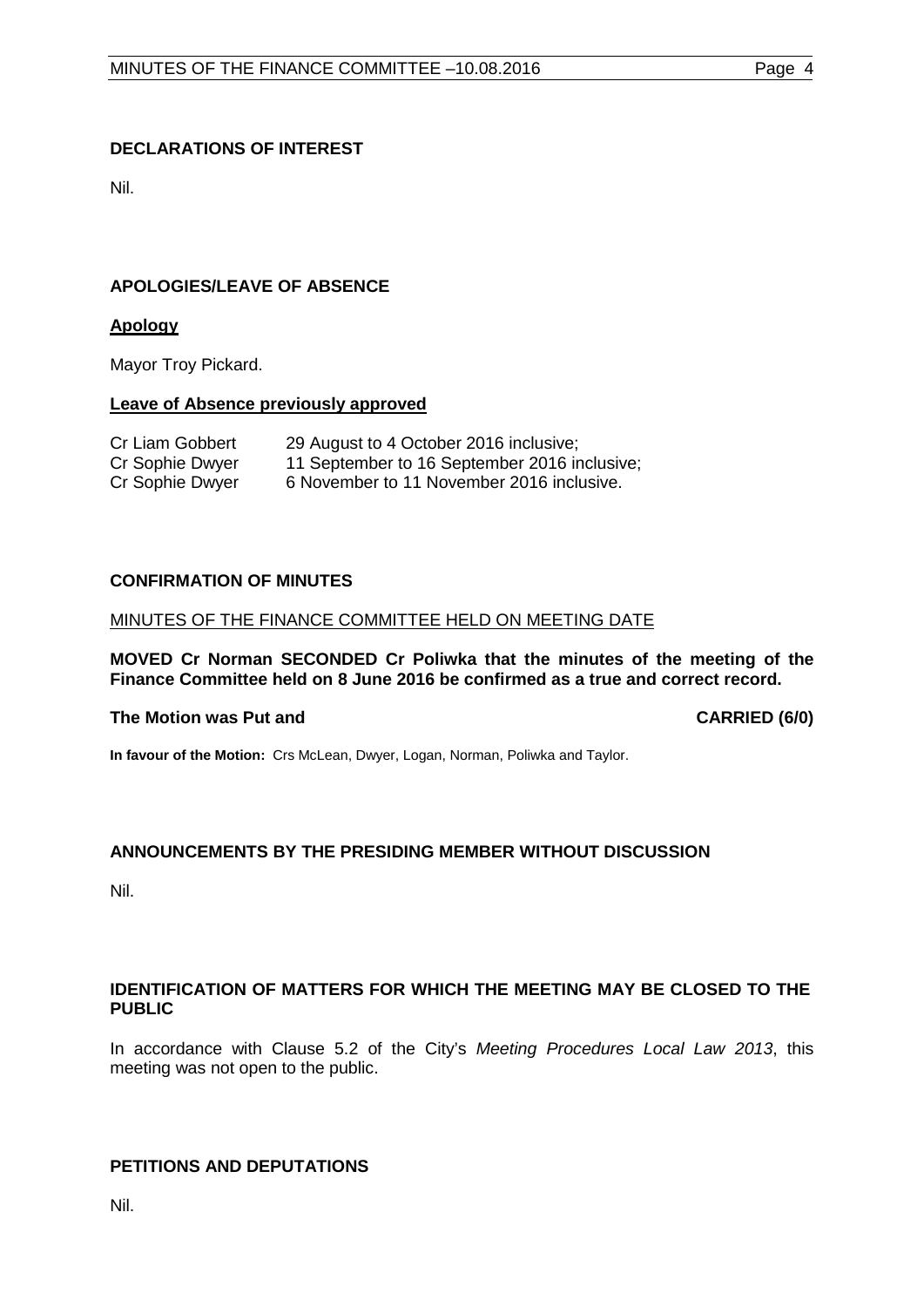# <span id="page-4-0"></span>**REPORTS**

# <span id="page-4-1"></span>**ITEM 1 IMPLEMENTATION OF RECOMMENDATIONS FOLLOWING INDEPENDENT REVIEW OF THE CITY'S APPROACH TO FINANCIAL MODELLING WARD** All

| <b>RESPONSIBLE</b><br><b>DIRECTOR</b> | Mr Garry Hunt<br>Office of the CEO                                                                                                                     |
|---------------------------------------|--------------------------------------------------------------------------------------------------------------------------------------------------------|
| <b>FILE NUMBER</b>                    | 102400, 101515                                                                                                                                         |
| <b>ATTACHMENTS</b>                    | 0f<br>Attachment 1<br>Action<br>Plan:<br>Implementation<br>Recommendations                                                                             |
| <b>AUTHORITY / DISCRETION</b>         | Information - includes items provided to Council for<br>information purposes only that do not require a decision of<br>Council (that is for 'noting'). |

### **PURPOSE**

To provide the Finance Committee with an update on the status of the implementation of recommendations made following the independent review of the City's approach to financial modelling.

# **EXECUTIVE SUMMARY**

At its meeting held on 8 June 2016 the Finance Committee was provided with the details of an independent review by Deloitte of the City's approach to financial modelling. The review considered financial modelling for the *20 Year Strategic Financial Plan* and the Joondalup Performing Arts and Cultural Facility with separate reports being completed for each. The reports included a number of recommendations to improve the City's approach to financial modelling.

The Finance Committee requested a subsequent report be provided on the City's consideration of the recommendations made.

*It is therefore recommended that the Finance Committee NOTES the City's response to the recommendations made following the independent review by Deloitte of the City's approach to financial modelling as detailed in the Action Plan forming Attachment 1 to this Report.*

# **BACKGROUND**

At its meeting held on 8 June 2016 the Finance Committee was provided with the details of an independent review by Deloitte of the City's approach to financial modelling specifically considering the financial modelling for the *20 Year Strategic Financial Plan* and the Joondalup Performing Arts and Cultural Facility. The review by Deloitte was undertaken following a request from the Finance Committee meeting held on 24 November 2015 regarding the process the City undertakes to ensure the integrity of its financial modelling.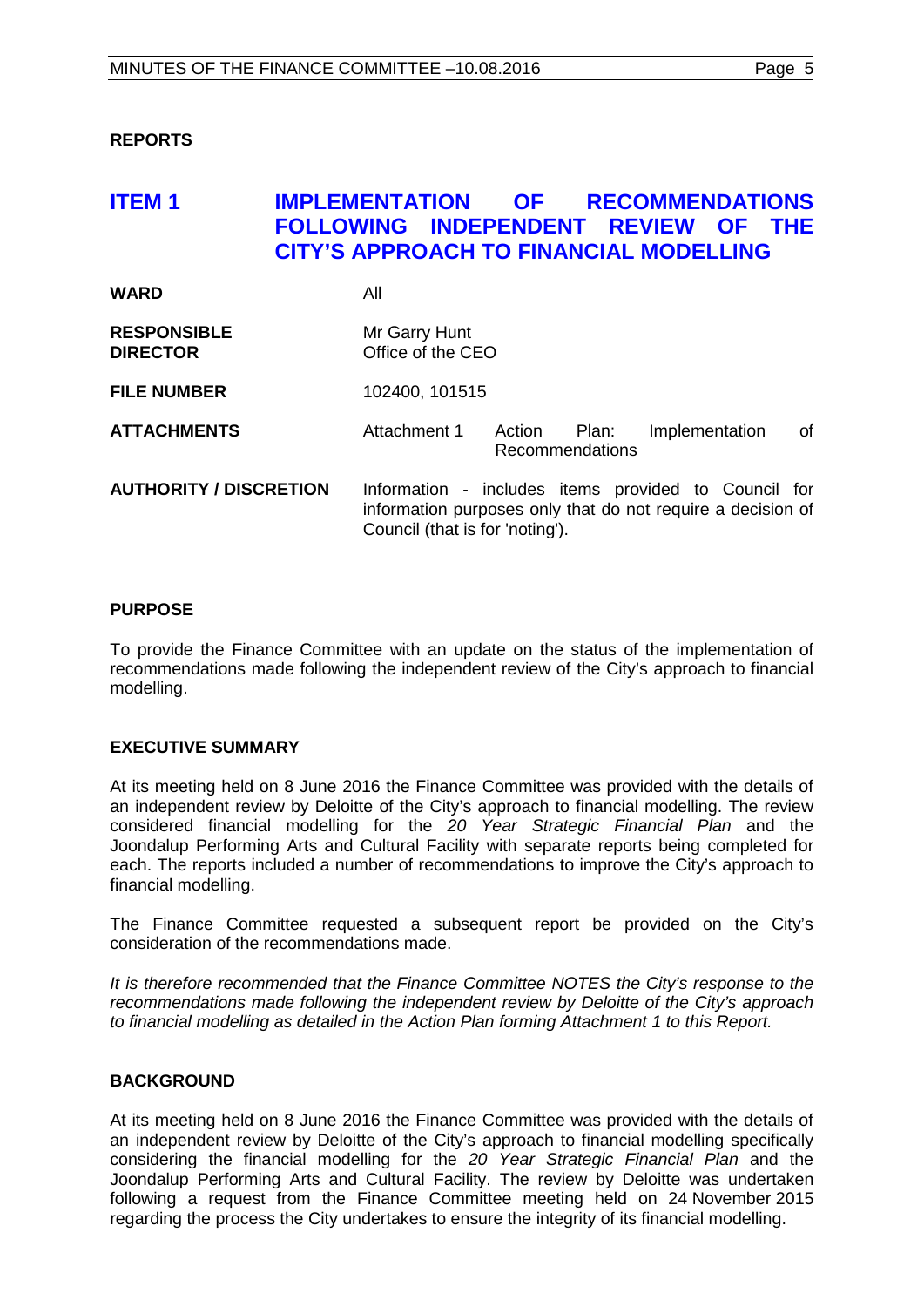Following a request for quotation process Deloitte was engaged to undertake the review, with the scope of review to focus on the financial modelling used for the development of the following:

- 20 *Year Strategic Financial Plan 2014-15 to 2033-34.*
- Joondalup Performing Arts and Cultural Facility.

The review undertaken by Deloitte focussed on four segments:

- 1 Adherence to a financial modelling standard (FAST).
- 2 Consistency with financial modelling best practice.
- 3 Approach to collection and review of data.
- 4 Testing the robustness and logic of the financial modelling processes.

The review found no major flaws of any significance for the financial models and showed that the models are rigorous and provide assurance to the City's financial modelling approach. However, Deloitte made a number of recommendations to improve the effectiveness of both models across the four segments. At its meeting held on 8 June 2016 the Finance Committee requested a subsequent report be provided on the City's consideration of the recommendations made.

The City has considered the recommendations to determine if they address any deficiencies in the models and if their implementation will improve the models' performance. These have been detailed in the Action Plan forming Attachment 1 to this Report.

# **DETAILS**

Deloitte's findings are based on a 'by exception' basis. Their commentary, findings and recommendations relate only to instances where they observed a divergence from the relevant standard, best practice principle or model logic methodology. A total of 13 recommendations have been made for the 20 Year Strategic Model, with nine recommendations being made for the Joondalup Performing Arts and Cultural Facility model. The recommendations are detailed in the following tables:

| <b>Segment</b>                                                   | 20 Year Strategic Model                                                                                                                                                                                                                                                                                                     |
|------------------------------------------------------------------|-----------------------------------------------------------------------------------------------------------------------------------------------------------------------------------------------------------------------------------------------------------------------------------------------------------------------------|
| Adherence<br>to<br>-a<br>financial modelling<br>standard (FAST). | 1. Review the FAST Standard compliance appendix and update the<br>model as appropriate.                                                                                                                                                                                                                                     |
| with<br>Consistency<br>financial modelling                       | <b>2.</b> Develop a detailed specification document and user guide to<br>assist new users with understanding and operation of the model.                                                                                                                                                                                    |
| best practice.                                                   | 3. Develop and implement a plan for internal review and QA testing<br>of the model, including regular peer review with testing criteria<br>documented within the model.                                                                                                                                                     |
| Approach<br>to<br>collection<br>and<br>review of data.           | 4. A number of inputs are sourced from other Excel workbooks. The<br>checking of other workbooks was outside the scope of the review<br>and as such have not been assessed in this process. A review<br>should be conducted to ensure that output data of these other<br>source workbooks are accurate and fit for purpose. |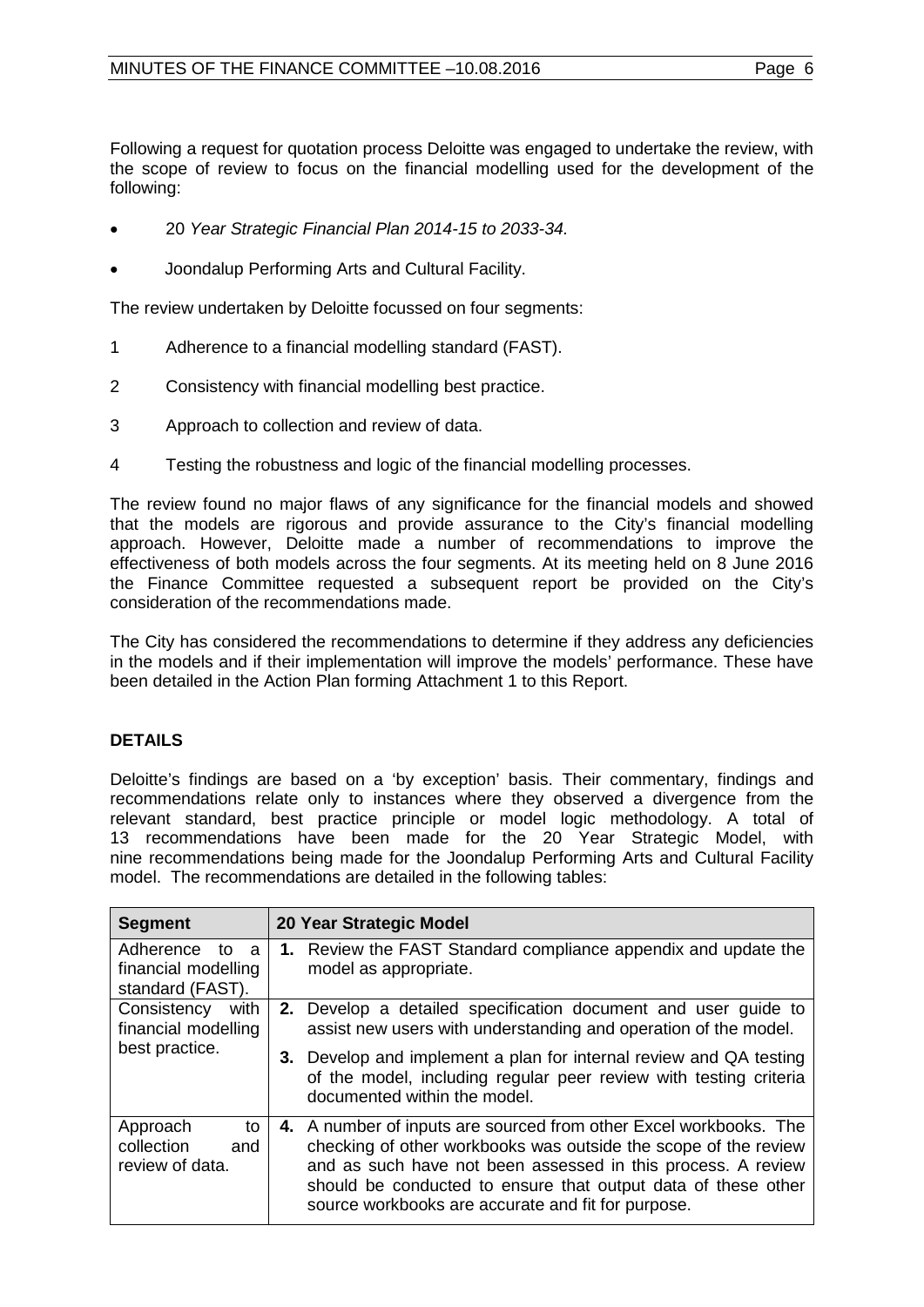| <b>Segment</b>                                                                   | 20 Year Strategic Model                                                                                                                                                                                                                                                                            |
|----------------------------------------------------------------------------------|----------------------------------------------------------------------------------------------------------------------------------------------------------------------------------------------------------------------------------------------------------------------------------------------------|
|                                                                                  | 5. Update assumption book in the model to include relevant source<br>document version, date provided, data owner and current input<br>value.                                                                                                                                                       |
| Testing<br>the<br>robustness<br>and<br>logic<br>of<br>the<br>financial modelling | 6. Review and amend calculations which are returning incorrect<br>results. Consider peer review during the model development<br>process to assist with validation of model inputs, calculations and<br>outputs.                                                                                    |
| process.                                                                         | 7. Remove manual hard coded adjustments from calculations.<br>- If<br>these adjustments are still required include them as separate<br>input values to increase transparency in calculations.                                                                                                      |
|                                                                                  | 8. Where practical, amend calculations containing array functions to<br>reduce formula size and complexity and improve the operation<br>and calculation time of the model. Amending these formulae may<br>also remove the requirement for a macro to be run to solve<br>reserve and loan balances. |
|                                                                                  | 9. To reduce file size and calculation time remove duplicate<br>summary output and link dependent cells to source calculations.                                                                                                                                                                    |
|                                                                                  | 10. Ensure that supporting documentation for the workbook contains<br>details relating to any adjustments made to calculation<br>methodology, reconciliations between calculated values and use<br>of hard codes within formulae.                                                                  |
|                                                                                  | 11. Update the model to remove hard coded values and links to blank<br>cells from formulae. Where hard coded values are still required<br>include them as stand alone input assumptions.                                                                                                           |
|                                                                                  | 12. For future versions of the model use a model comparison tool to<br>identify changes to calculations compared to the current version.<br>Perform a review to validate updated calculations.                                                                                                     |
|                                                                                  | 13. Review the structure and use of array functions in the model to<br>remove the requirement to solve reserve and loan balances<br>through the use of a macro.                                                                                                                                    |

| <b>Segment</b>                                               | <b>Joondalup Performing Arts and Cultural Facility</b>                                                                                                                                                                                                                  |
|--------------------------------------------------------------|-------------------------------------------------------------------------------------------------------------------------------------------------------------------------------------------------------------------------------------------------------------------------|
| Adherence<br>to a<br>financial modelling<br>standard (FAST). | 1. Review the FAST Standard compliance appendix and update the<br>model as appropriate.                                                                                                                                                                                 |
| with<br>Consistency<br>financial modelling<br>best practice. | 2. Develop a specification document and user guide to assist users<br>with understanding and operating of the model.<br>3. Develop a plan for regular internal review and QA testing of the<br>model, including formal sign off of model input assumptions.             |
| Approach<br>to<br>collection<br>and<br>review of data.       | 4. A number of inputs are sourced from other Excel workbooks.<br>These workbooks were not within the scope of this engagement<br>and have not been reviewed by Deloitte. A review should be<br>conducted to ensure that output data is accurate and fit for<br>purpose. |
|                                                              | Include a worksheet in the workbook which documents all the<br>5.<br>sources of input data, including relevant versions.                                                                                                                                                |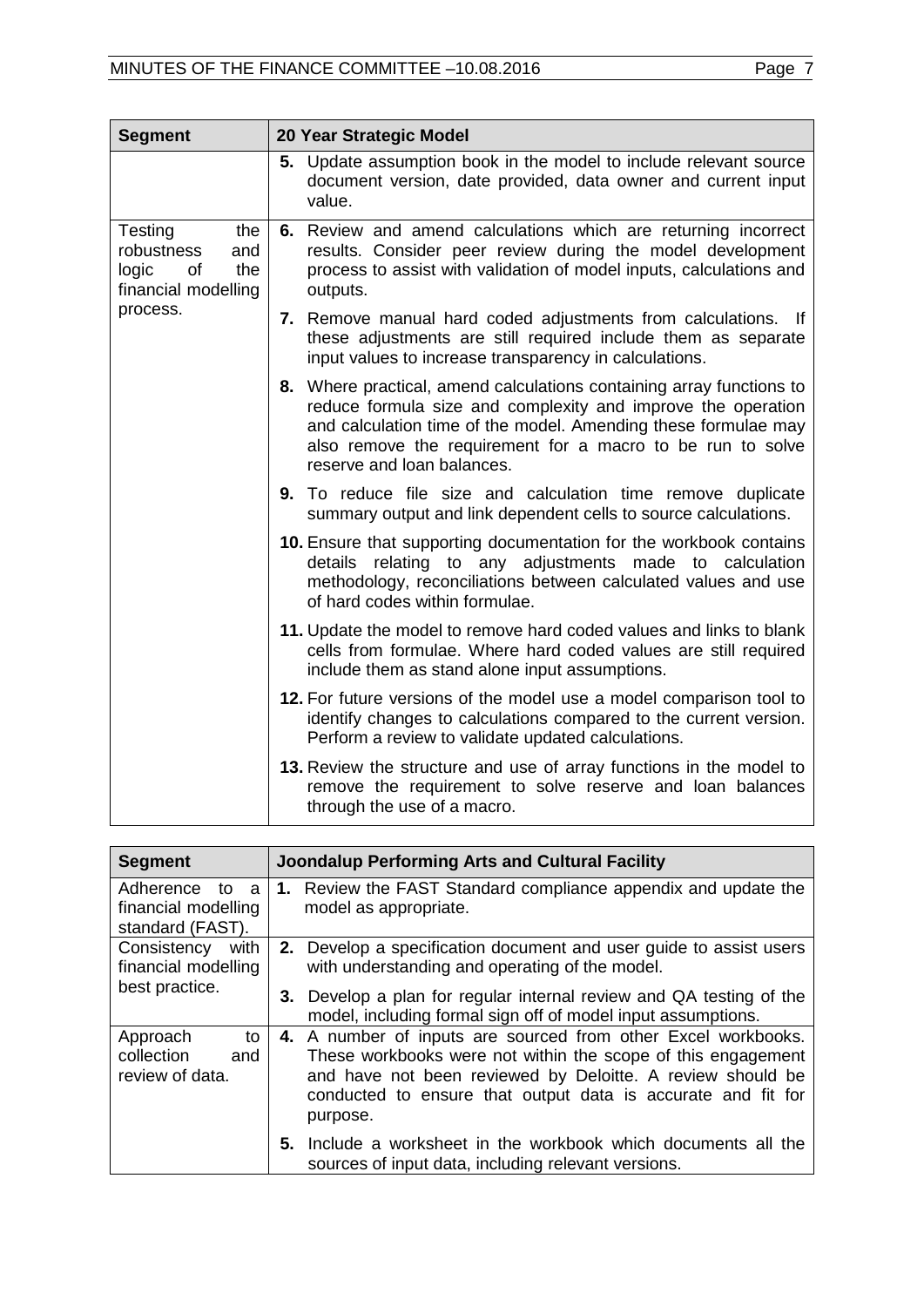| <b>Segment</b>                                                                               | <b>Joondalup Performing Arts and Cultural Facility</b> |                                                                                                                                                                                                                                                                                                                                                                   |  |  |
|----------------------------------------------------------------------------------------------|--------------------------------------------------------|-------------------------------------------------------------------------------------------------------------------------------------------------------------------------------------------------------------------------------------------------------------------------------------------------------------------------------------------------------------------|--|--|
| Testing<br>the<br>robustness<br>and<br>the<br>logic<br>0f<br>financial modelling<br>process. |                                                        | manual adjustments from calculations. If<br>these<br>6. Remove<br>adjustments are still required include them as separate input<br>values to increase transparency in calculations.<br>7. Where practical, amend calculations containing array functions to<br>reduce formula size and complexity and improve the operation<br>and calculation time of the model. |  |  |
|                                                                                              |                                                        | 8. For future versions of the model use a model comparison tool to<br>identify changes to calculations compared to the current version.<br>Perform a review to validate updated calculations.                                                                                                                                                                     |  |  |
|                                                                                              |                                                        | <b>9.</b> Update model to remove hard coded values and links to blank<br>cells from formulae. Where hard coded values are still required<br>include them as stand alone input assumptions.                                                                                                                                                                        |  |  |

The City has considered each recommendation to determine if their implementation will address any deficiencies and improve the performance of the models.

Management comments for each recommendation along with implementation dates are detailed in the Action Plan forming Attachment 1 to this Report.

# **Legislation / Strategic Community Plan / policy implications**

| Legislation                              | Section 5.56 of the Local Government Act 1995 provides<br>that:                                                                                                                                                                  |  |  |
|------------------------------------------|----------------------------------------------------------------------------------------------------------------------------------------------------------------------------------------------------------------------------------|--|--|
|                                          | "(1) A local government is to plan for the future of the<br>district."                                                                                                                                                           |  |  |
| <b>Strategic Community Plan</b>          |                                                                                                                                                                                                                                  |  |  |
| <b>Key theme</b>                         | Financial Sustainability.                                                                                                                                                                                                        |  |  |
| Objective<br><b>Strategic initiative</b> | Effective management.<br>Manage liabilities and assets through a planned,<br>long-term approach.<br>Balance service levels for assets against long-term<br>funding capacity.                                                     |  |  |
| <b>Key theme</b>                         | Financial Sustainability.                                                                                                                                                                                                        |  |  |
| Objective                                | Major project delivery.                                                                                                                                                                                                          |  |  |
| <b>Strategic initiative</b>              | Effectively prioritise major capital projects to facilitate<br>$\bullet$<br>long-term financial sustainability.<br>Support new projects that balance identified financial<br>٠<br>risks against effective management approaches. |  |  |
| <b>Policy</b>                            | Not applicable.                                                                                                                                                                                                                  |  |  |

#### **Risk management considerations**

There are significant risk exposures for the City when projecting its long-term financial position and when evaluating options and preparing discounted cash flows for major projects.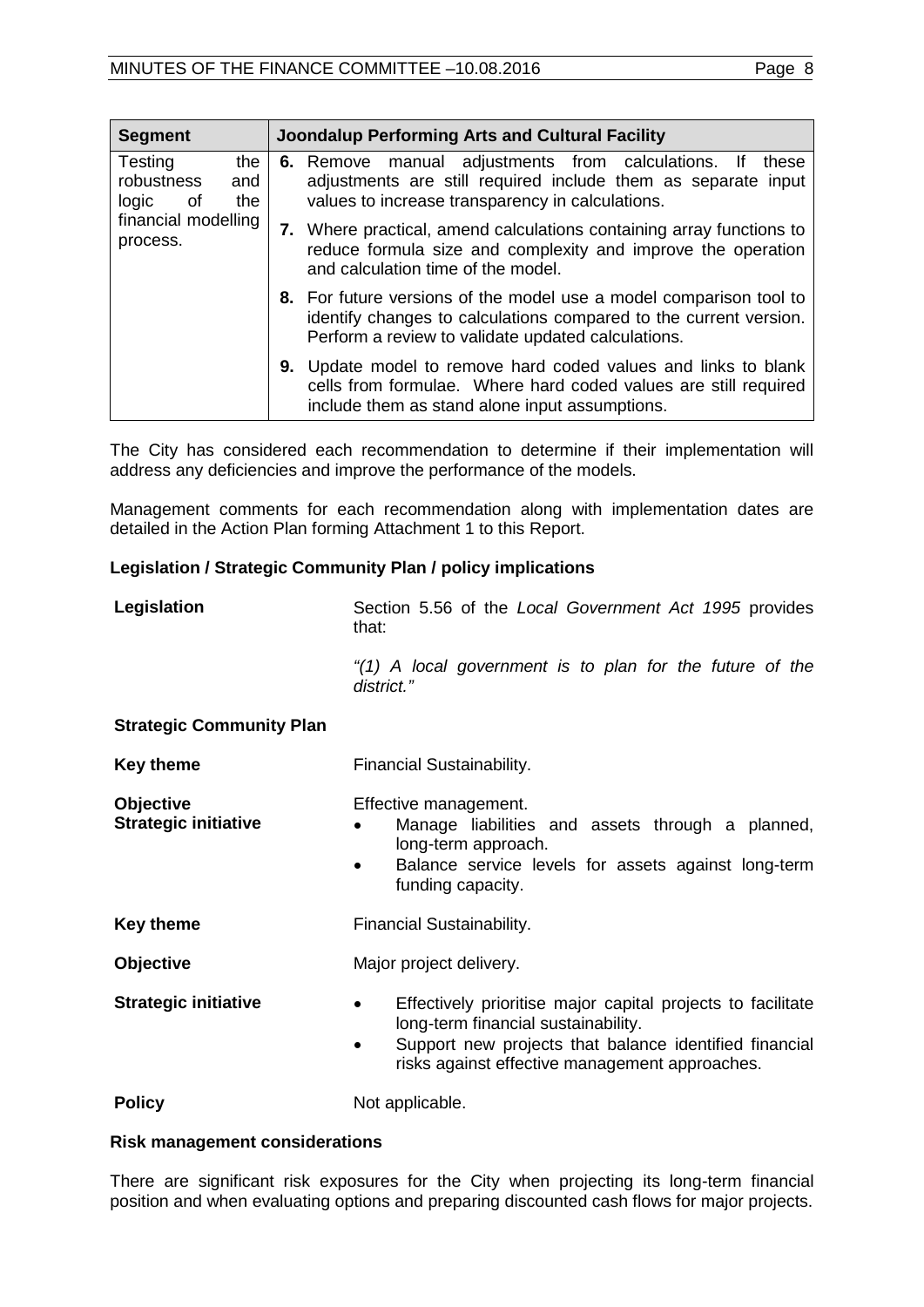It is essential that the City's financial modelling approach is rigorous and structured with appropriate systems and controls included.

Implementation of the recommendations made by Deloitte in their reports will enhance the City's current systems and controls and help mitigate risk exposures within the City's financial modelling approach.

# **Financial / budget implications**

### Current financial year impact

| Account no.          | 1.210.A2101.3265.0000. |
|----------------------|------------------------|
| <b>Budget Item</b>   | Consultancy.           |
| <b>Budget amount</b> | \$50,000               |
| Amount spent to date | \$48,000               |
| <b>Proposed cost</b> | \$-                    |
| <b>Balance</b>       | \$2,000                |

# **Regional significance**

Not applicable.

# **Sustainability implications**

Not applicable.

# **Consultation**

Not applicable.

# **COMMENT**

The Deloitte reports did not identify any concerns that the models are flawed or compromised such that they cannot be relied upon. The models are robust and functioning appropriately as designed with significant levels of compliance against the FAST Standard and best practice assessment.

The City has considered each recommendation and accepted that full or partial implementation of 11 of the 20 Year Financial Model recommendations and nine of the Joondalup Performing Arts and Cultural Facility model recommendations. Management comments for each recommendation along with implementation dates and responsibilities are detailed in the Action Plan forming Attachment 1 to this Report.

# **VOTING REQUIREMENTS**

Simple Majority.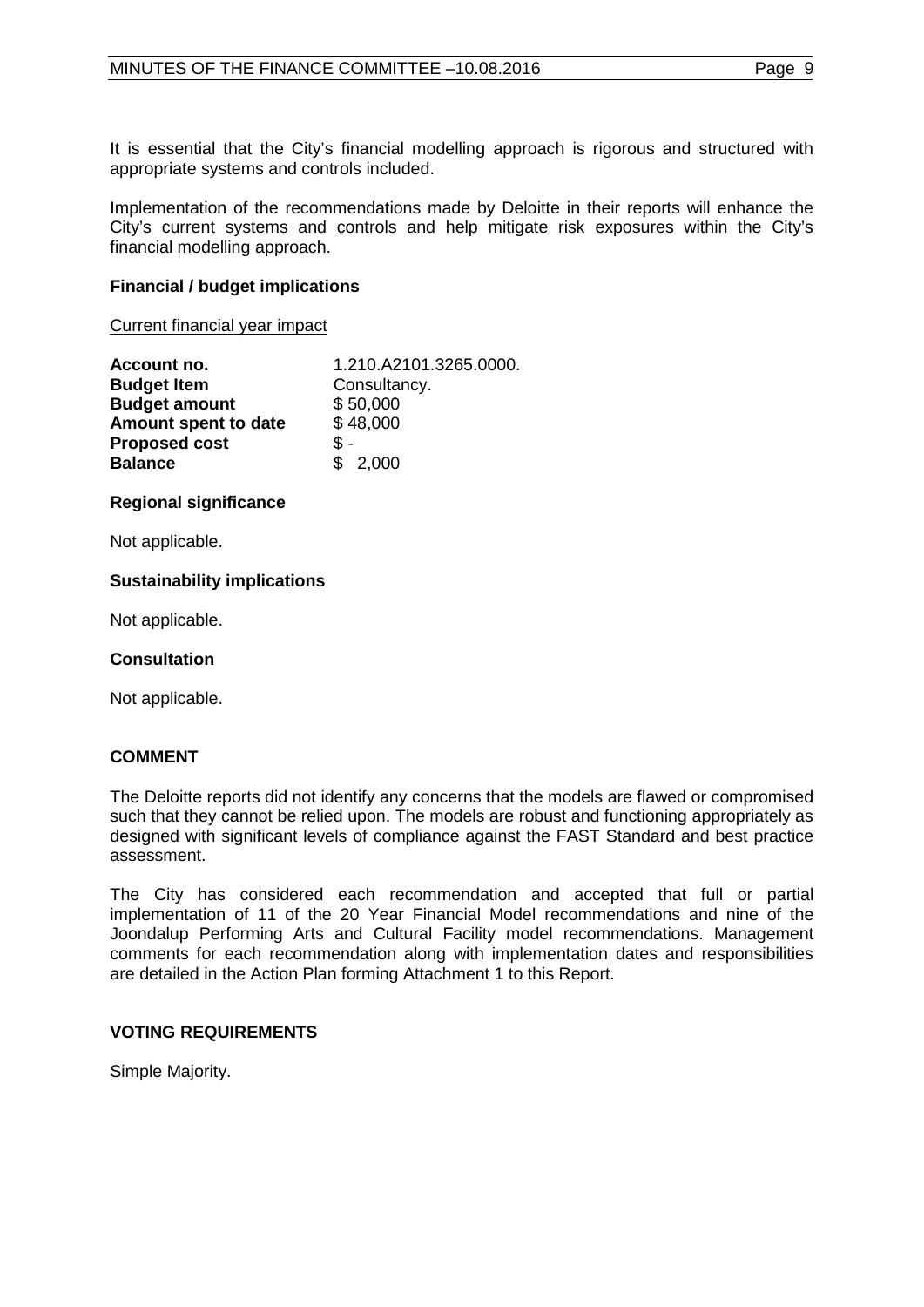**MOVED Cr Dwyer SECONDED Cr Norman that the Finance Committee NOTES the City's response to the recommendations made following the independent review by Deloitte of the City's approach to financial modelling as detailed in the Action Plan forming Attachment 1 to this Report.**

#### **The Motion was Put and CARRIED (6/0)**

**In favour of the Motion:** Crs McLean, Dwyer, Logan, Norman, Poliwka and Taylor.

*Appendix 1 refers*

*[To access this attachment on electronic document, click here: Attach1agnFIN160810.pdf](http://www.joondalup.wa.gov.au/files/committees/FINC/2016/Attach1agnFIN160810.pdf)*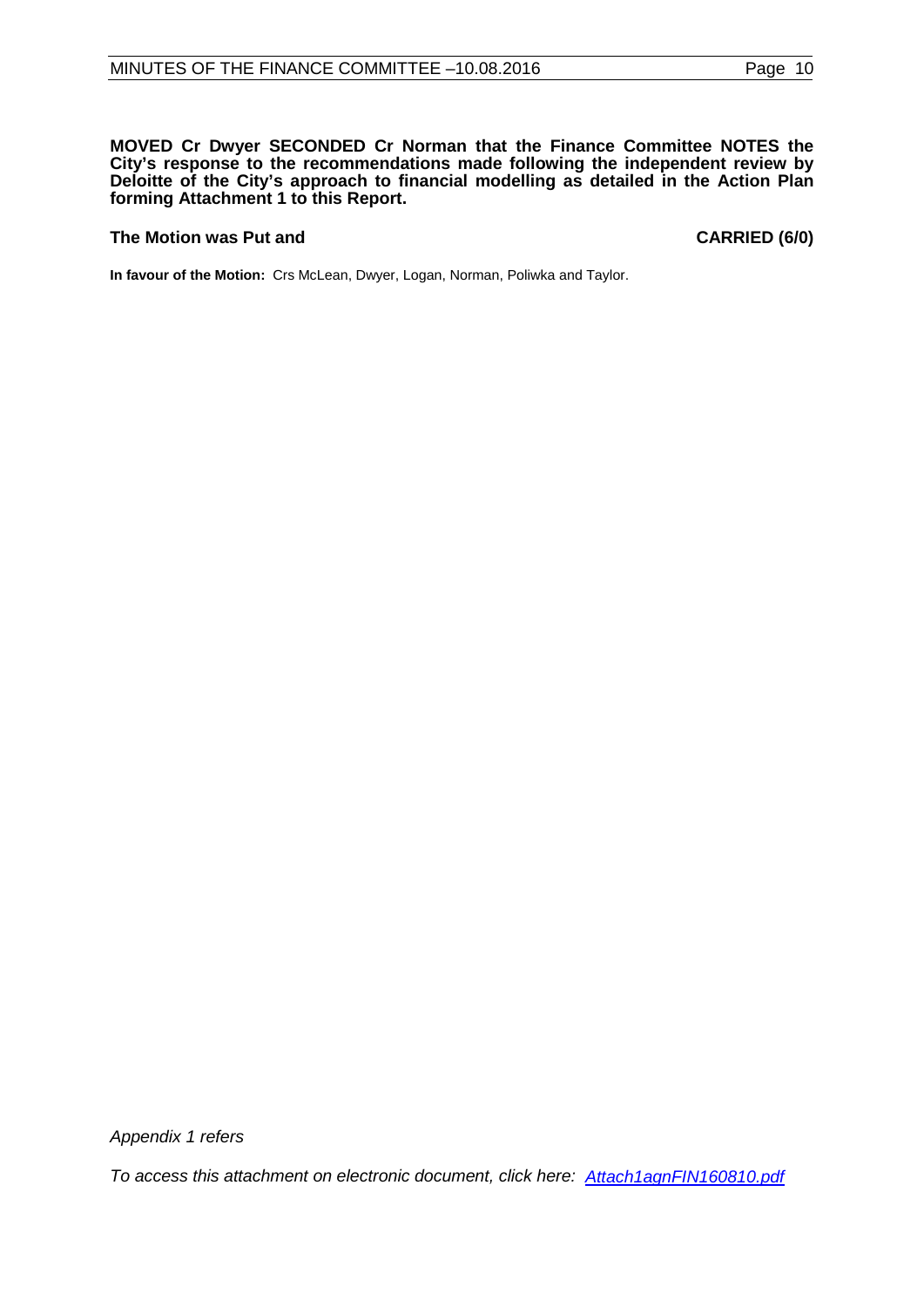# <span id="page-10-0"></span>**ITEM 2 IMPACT ON 20 YEAR STRATEGIC FINANCIAL PLAN OF REPORTS TO COUNCIL – APRIL 2016 TO JUNE 2016**

| <b>WARD</b>                           | All                                                                                                                                                    |                                                                                                 |
|---------------------------------------|--------------------------------------------------------------------------------------------------------------------------------------------------------|-------------------------------------------------------------------------------------------------|
| <b>RESPONSIBLE</b><br><b>DIRECTOR</b> | Mr Mike Tidy<br><b>Corporate Services</b>                                                                                                              |                                                                                                 |
| <b>FILE NUMBER</b>                    | 103570                                                                                                                                                 |                                                                                                 |
| <b>ATTACHMENT</b>                     | Attachment 1                                                                                                                                           | Impact on 20 Year Strategic Financial<br>Plan of Reports to Council – July 2015 to<br>June 2016 |
| <b>AUTHORITY / DISCRETION</b>         | Information - includes items provided to Council for<br>information purposes only that do not require a decision of<br>Council (that is for 'noting'). |                                                                                                 |

# **PURPOSE**

To summarise the impacts on the Adopted *20 Year Strategic Financial Plan* (SFP) of reports approved by Council for the period April 2016 to June 2016.

# **EXECUTIVE SUMMARY**

A quarterly report to provide progressive updates between annual reviews of the SFP by summarising the impacts on the adopted SFP of reports presented to Council was introduced in October 2014. This report is the final quarterly report for 2015-16.

This report covers the period April to June 2016 and will also summarise the combined impacts from July 2015 to March 2016.

So that the report focuses on those decisions that are capable of having an impact of some significance, a minimum threshold of an impact of \$50,000 has been applied. There were four reports from April to June 2016 that were above the minimum threshold and there is also one item which relates to a previous decision that has not come to pass (sale of Lot 23 Gibson Avenue, Padbury) – the total impact for the items listed April to June 2016 is a cost of (\$4.7 million) up to 2033-34. There were eight reports approved by Council between July 2015 and March 2016 with an improvement in cash of \$53.8 million up to 2033-34. The net cumulative effect of decisions in the 2015-16 financial year of a total improvement in cash of \$49.1 million up to 2033-34.

*It is therefore recommended that the Finance Committee NOTES:*

- *1 four reports from April to June 2016 and one item which relates to a previous decision that has not come to pass (sale of Lot 23 Gibson Avenue, Padbury) – the total impact for the items listed April to June 2016 is a cost of (\$4.7 million);*
- *2 the net cumulative effect of decisions by Council to June 2016 in the current financial year is a total improvement in cash of \$49.1 million up to 2033-34.*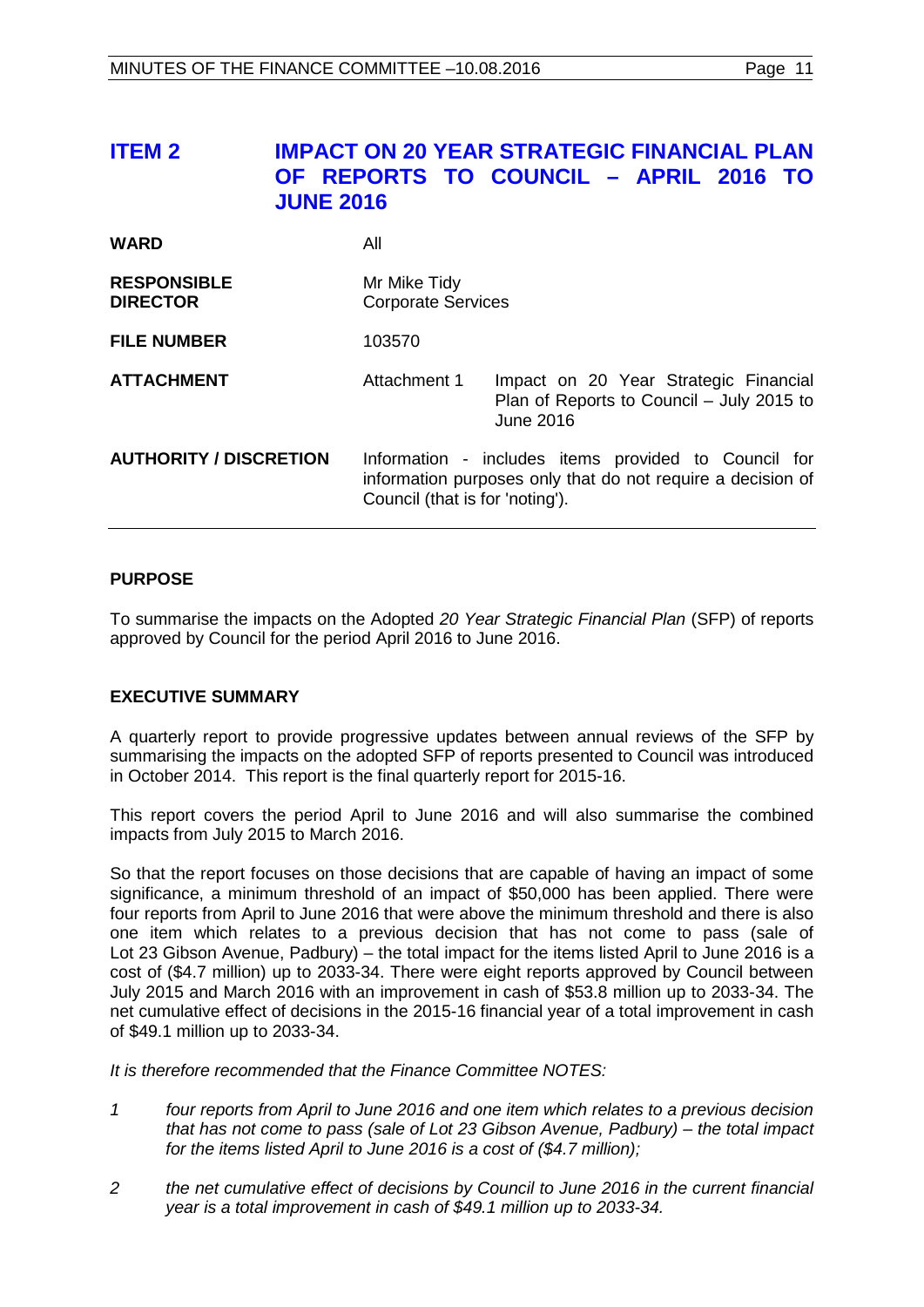A quarterly report to provide progressive updates between annual reviews of the SFP by summarising the impacts on the adopted SFP of reports presented to Council was introduced in October 2014. This report is the final quarterly report for 2015-16.

The previous report covered October 2015 to March 2016. This report covers the period April to June 2016 and will also summarise the combined impacts from July 2015.

# **DETAILS**

The SFP is a long-term planning tool and so that the report focuses on those decisions that are capable of having an impact of some significance a minimum threshold of an impact of \$50,000 has been applied. The threshold of \$50,000 results in many of the reports being outside the scope of this analysis, as they have a relatively small amount (for example planning fees) or have no financial impact at all. Consequently, of all the reports presented to Council between April and June 2016 there were four reports that have an impact on the SFP, and there is also a previous decision that has not come to pass (sale of Lot 23 Gibson Avenue, Padbury). The total estimated impact up to 2033-34 of those items is (\$4.7 million) and these are listed in Attachment 1.

There were eight reports approved by Council between July 2015 and March 2016 with an improvement in cash of \$53.8 million up to 2033-34. The net cumulative effect of decisions in the 2015-16 financial year of a total improvement in cash of \$49.1 million up to 2033-34 and these are all listed in Attachment 1. With regards the tables, please note:

The impacts have been categorised into:

- \$49.1 million commitments made by Council.
- \$0.0 million other impacts.

The SFP Impact is based on:

- Total estimated cashflows up to 2033-34.
- Includes inflation.
- Includes all whole of life costs such as capital expenditure, operating expenses, operating income, reserves, borrowings, interest payments and earnings on cash held.

As a result of calculating the impacts up to 2033-34 for total cash, the impact for each report is higher than the initial impact.

# **Issues and options considered**

The impacts of all reports, except the Item CJ094-06/16 (Expressions of Interest Farmers Market) have been included in the 20 Year SFP adopted by Council at its meeting held on 28 June 2016. The impacts of the Farmers Market will be considered as part of the next update of the SFP in 2017.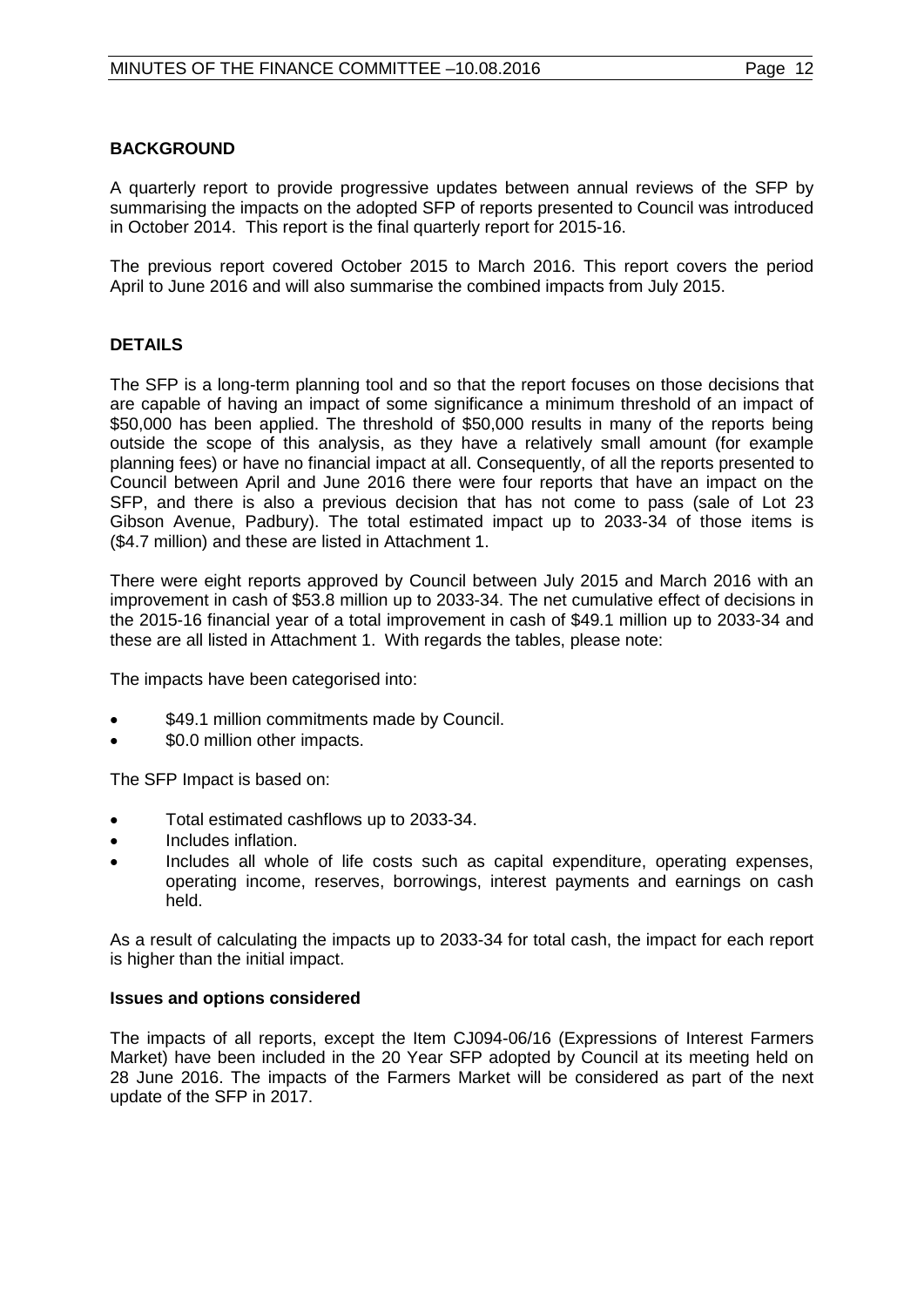**Legislation / Strategic Community Plan / policy implications**

| Paɑe | ິ |
|------|---|
|------|---|

| Legislation                     | Section 5.56 of the Local Government Act 1995 provides<br>that:                                                                                                  |  |
|---------------------------------|------------------------------------------------------------------------------------------------------------------------------------------------------------------|--|
|                                 | "(1) A local government is to plan for the future of the district."                                                                                              |  |
| <b>Strategic Community Plan</b> |                                                                                                                                                                  |  |
| <b>Key theme</b>                | Financial Sustainability.                                                                                                                                        |  |
| <b>Objective</b>                | Effective management.                                                                                                                                            |  |
| <b>Strategic initiative</b>     | Manage liabilities and assets through a planned,<br>$\bullet$<br>long-term approach.<br>Balance service levels for assets against long-term<br>funding capacity. |  |
| <b>Policy</b>                   | Not applicable.                                                                                                                                                  |  |

### **Risk management considerations**

The SFP is based on many assumptions. There is a risk that those assumptions could be wrong or may not come to pass, however, it is a planning tool and the City is not committed to anything in the plan by virtue of endorsing it. Periodic review and continual update of the plan will ensure that it remains a relevant and useful document to manage the City's financial affairs into the future.

# **Financial / budget implications**

The impact to the City up to 2033-34 of the reports approved between July 2015 and June 2016 is estimated to be a benefit of \$49.1 million. This impact is the total change in cash at the end of 2033-34, and while this is a benefit there are some years where the impacts may be negative. These impacts have been factored into the adopted 20 *Year Strategic Financial Plan* except the last item (Farmers Market).

#### **Regional significance**

Not applicable.

# **Sustainability implications**

Not applicable.

# **Consultation**

Not applicable.

# **COMMENT**

This report provides a further enhancement to the long-term financial sustainability by the City by providing a progressive update on the impacts on the SFP of Council decisions.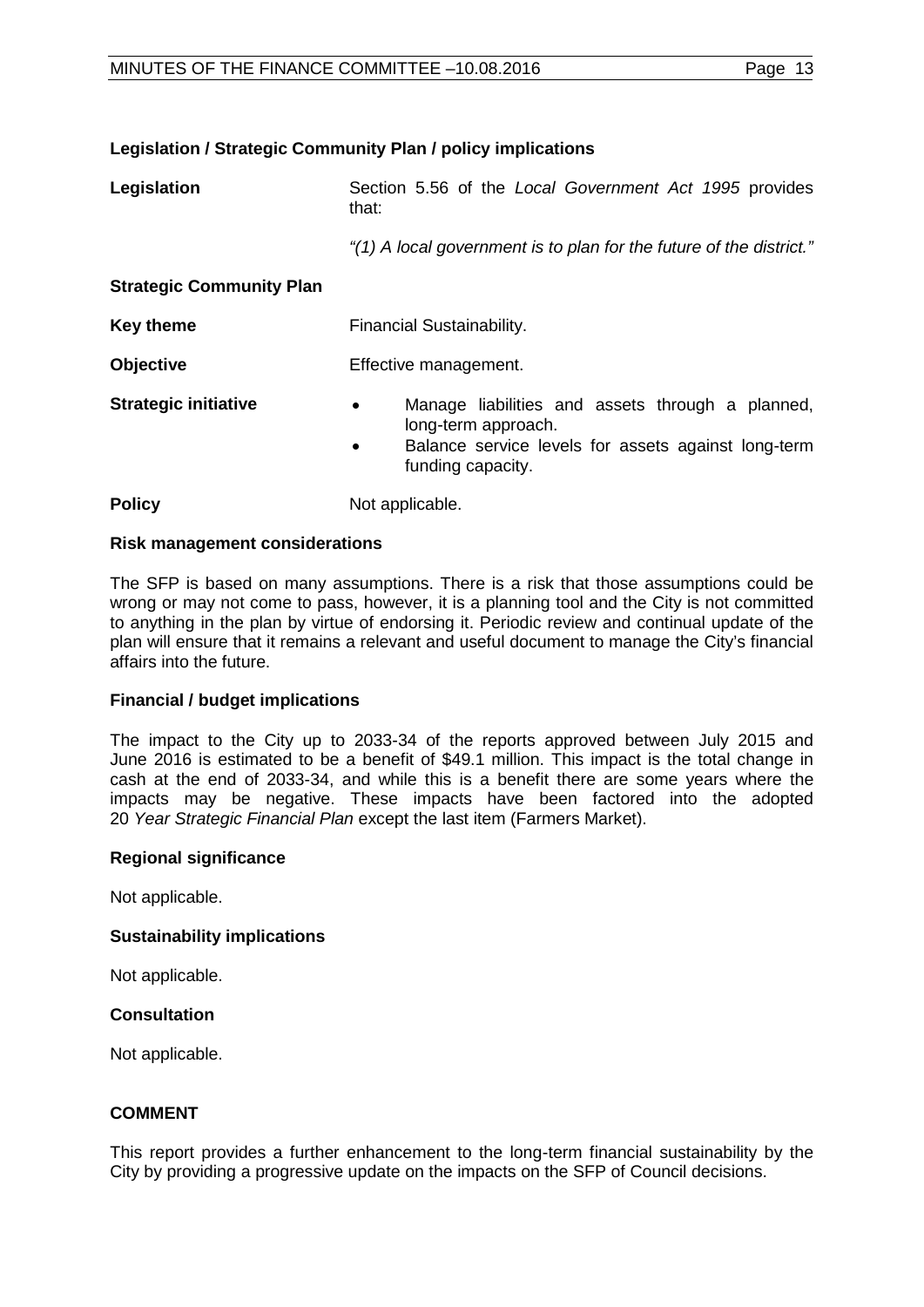# **VOTING REQUIREMENTS**

Simple Majority.

# **MOVED Cr Poliwka SECONDED Cr Logan that the Finance Committee NOTES:**

- **1 four reports from April to June 2016 and one item which relates to a previous decision that has not come to pass (sale of Lot 23 Gibson Avenue, Padbury) – the total impact for the items listed April to June 2016 is a cost of (\$4.7 million);**
- **2 the net cumulative effect of decisions by Council to June 2016 in the current financial year is a total improvement in cash of \$49.1 million up to 2033-34.**

# **The Motion was Put and CARRIED (6/0)**

**In favour of the Motion:** Crs McLean, Dwyer, Logan, Norman, Poliwka and Taylor.

*The Senior Financial Analyst left the room at 7.11pm.*

*Appendix 2 refers*

*[To access this attachment on electronic document, click here: Attach2agnFIN160810.pdf](http://www.joondalup.wa.gov.au/files/committees/FINC/2016/Attach2agnFIN160810.pdf)*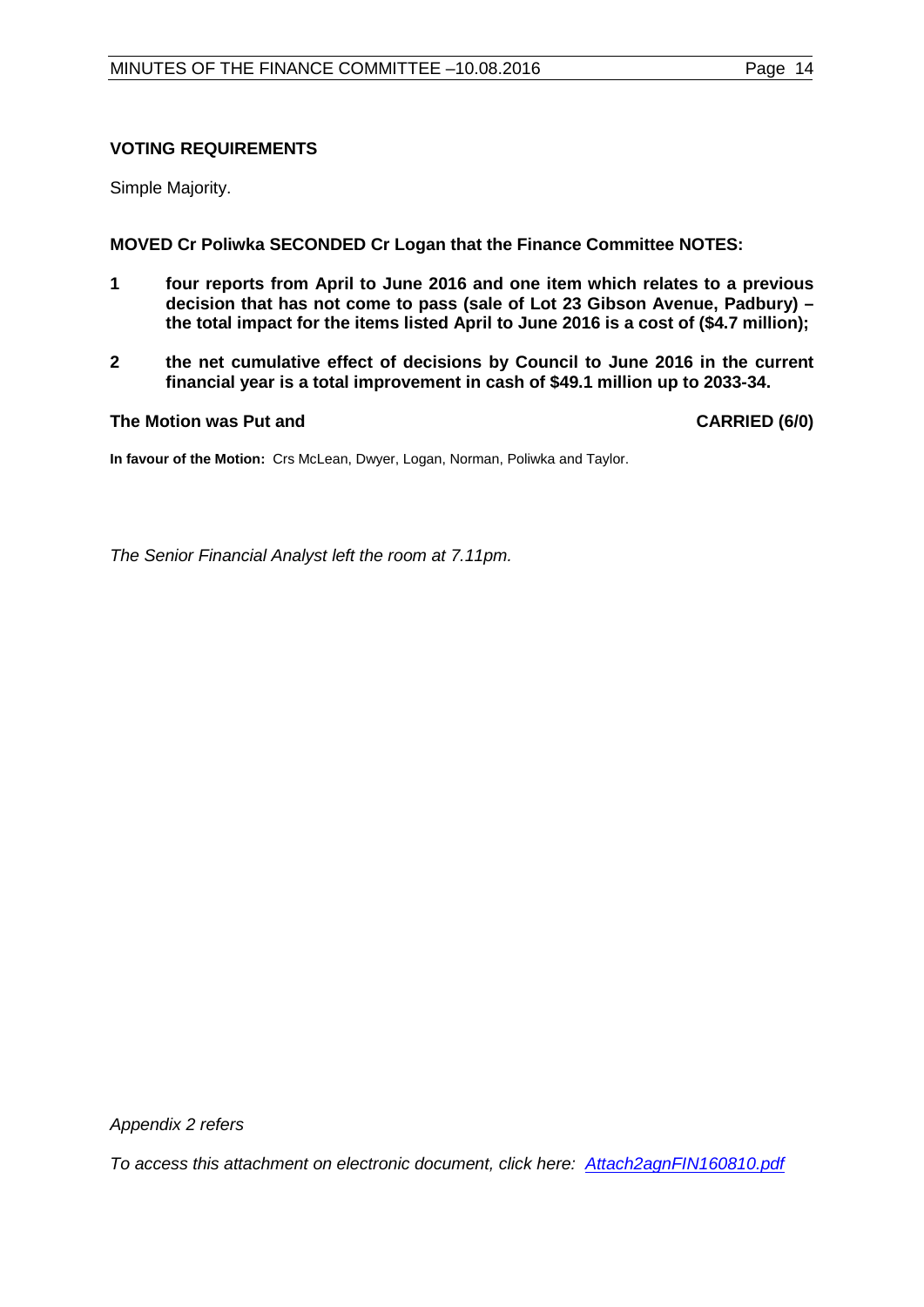# <span id="page-14-0"></span>**ITEM 3 UPDATE ON THE 2015-16 CAPITAL WORKS PROGRAM**

| <b>WARD</b>                           | All                                                                                                                                                    |  |
|---------------------------------------|--------------------------------------------------------------------------------------------------------------------------------------------------------|--|
| <b>RESPONSIBLE</b><br><b>DIRECTOR</b> | Mr Nico Claassen<br>Infrastructure Services                                                                                                            |  |
| <b>FILE NUMBER</b>                    | 105564, 101515                                                                                                                                         |  |
| <b>ATTACHMENTS</b>                    | Attachment 1<br>Capital Works Project Report 2015-16                                                                                                   |  |
| <b>AUTHORITY / DISCRETION</b>         | Information - includes items provided to Council for<br>information purposes only that do not require a decision of<br>Council (that is for 'noting'). |  |

# **PURPOSE**

For the Finance Committee to note the update on the *2015-16 Capital Works Program*.

# **EXECUTIVE SUMMARY**

The Capital Works Project Report for the 2015-16 program as at 30 June 2016 is attached (Attachment 1 refers).

*It is therefore recommended that the Finance Committee NOTES the report on the Capital Works Projects for 2015-16 as at 30 June 2016 forming Attachment 1 to this Report.*

# **BACKGROUND**

At its special meeting held on 3 November 2015 (JSC02-11/15 refers), Council resolved, in part to:

- "*2 ESTABLISH a Finance Committee to:*
	- *2.1 oversee the progress of the City's annual capital works program and review of the City's Five Year Capital Works Program;*
	- *2.2 make recommendations to Council on modifications of capital works projects outside those projects of the Major Projects Committee;*
	- *2.3 make recommendations to Council on the services to be provided by the City and the standards of service delivery being cognisant of industry best practice;"*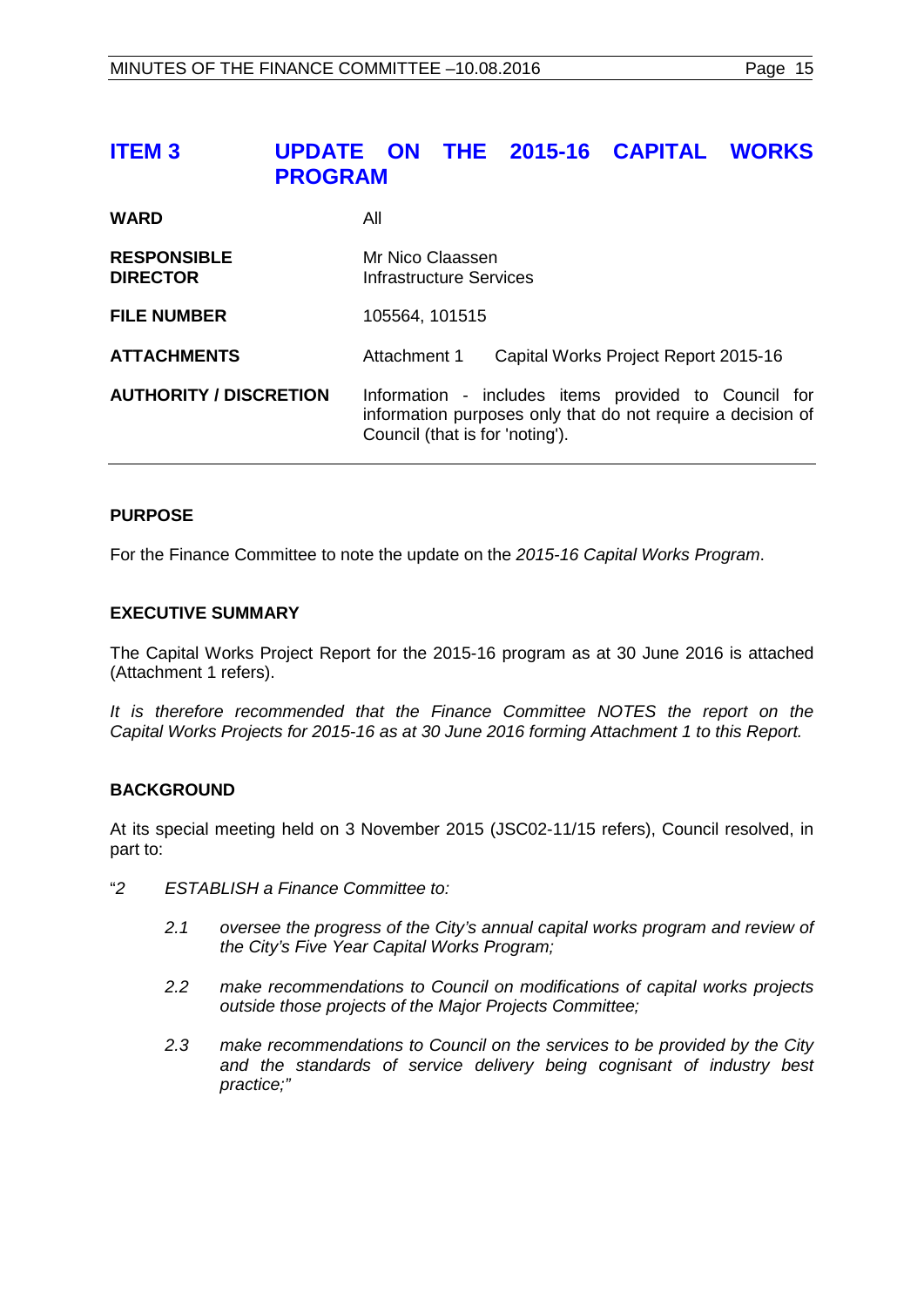# **DETAILS**

The Capital Works Project Report for the 2015-16 program as at 30 June 2016 is provided at Attachment 1.

## **Issues and options considered**

Not applicable.

# **Legislation / Strategic Community Plan / policy implications**

**Legislation** Sections 5.17 and 6.8 of the *Local Government Act 1995.*

A committee cannot make decisions, on behalf of the Council, that require an absolute majority decision (section 5.17 of the *Local Government Act 1995)*, in which case, and in accordance with Section 6.8 of the *Local Government Act 1995,* includes approving expenditure not included in the City's Annual Budget. The Finance Committee may only recommend to Council to approve or modify capital works projects.

### **Strategic Community Plan**

| Key theme | Financial Sustainability. |
|-----------|---------------------------|
|-----------|---------------------------|

**Objective** Major project delivery.

**Strategic initiative** Not applicable.

**Policy** Not applicable.

# **Risk management considerations**

Not applicable.

# **Financial / budget implications**

Not applicable.

# **Regional significance**

Not applicable.

# **Sustainability implications**

Not applicable.

# **Consultation**

Not applicable.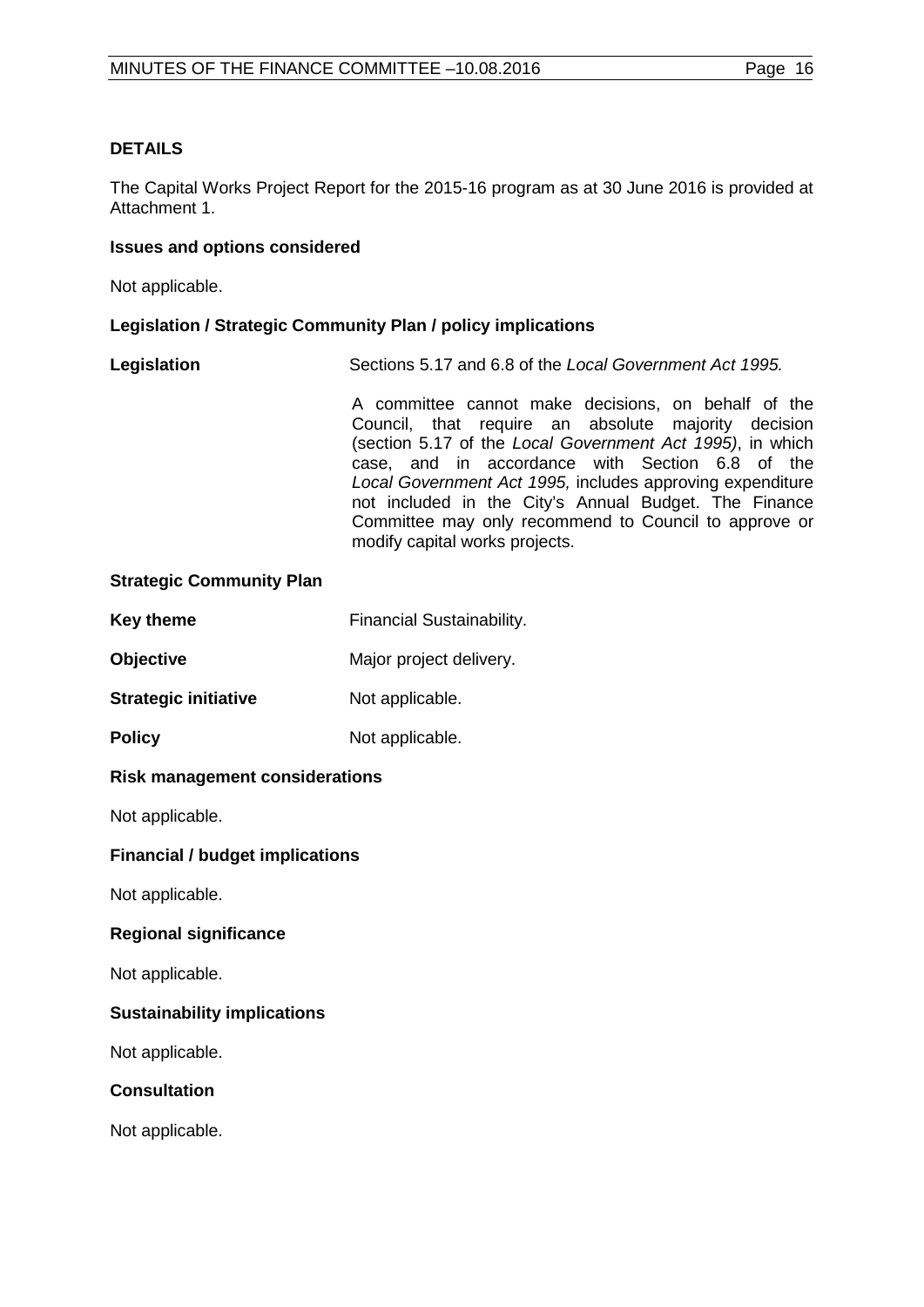# **COMMENT**

The Capital Works Project Report for the 2015-16 program provides an update on the capital works activities undertaken as at 30 June 2016.

## **VOTING REQUIREMENTS**

Simple Majority.

**MOVED Cr Dwyer SECONDED Cr Logan that the Finance Committee NOTES the report on the Capital Works Projects for 2015-16 as at 30 June 2016 forming Attachment 1 to this Report.**

#### **The Motion was Put and CARRIED (6/0)**

**In favour of the Motion:** Crs McLean, Dwyer, Logan, Norman, Poliwka and Taylor.

*Appendix 3 refers*

*[To access this attachment on electronic document, click here: Attach3agnFIN160810.pdf](http://www.joondalup.wa.gov.au/files/committees/FINC/2016/Attach3agnFIN160810.pdf)*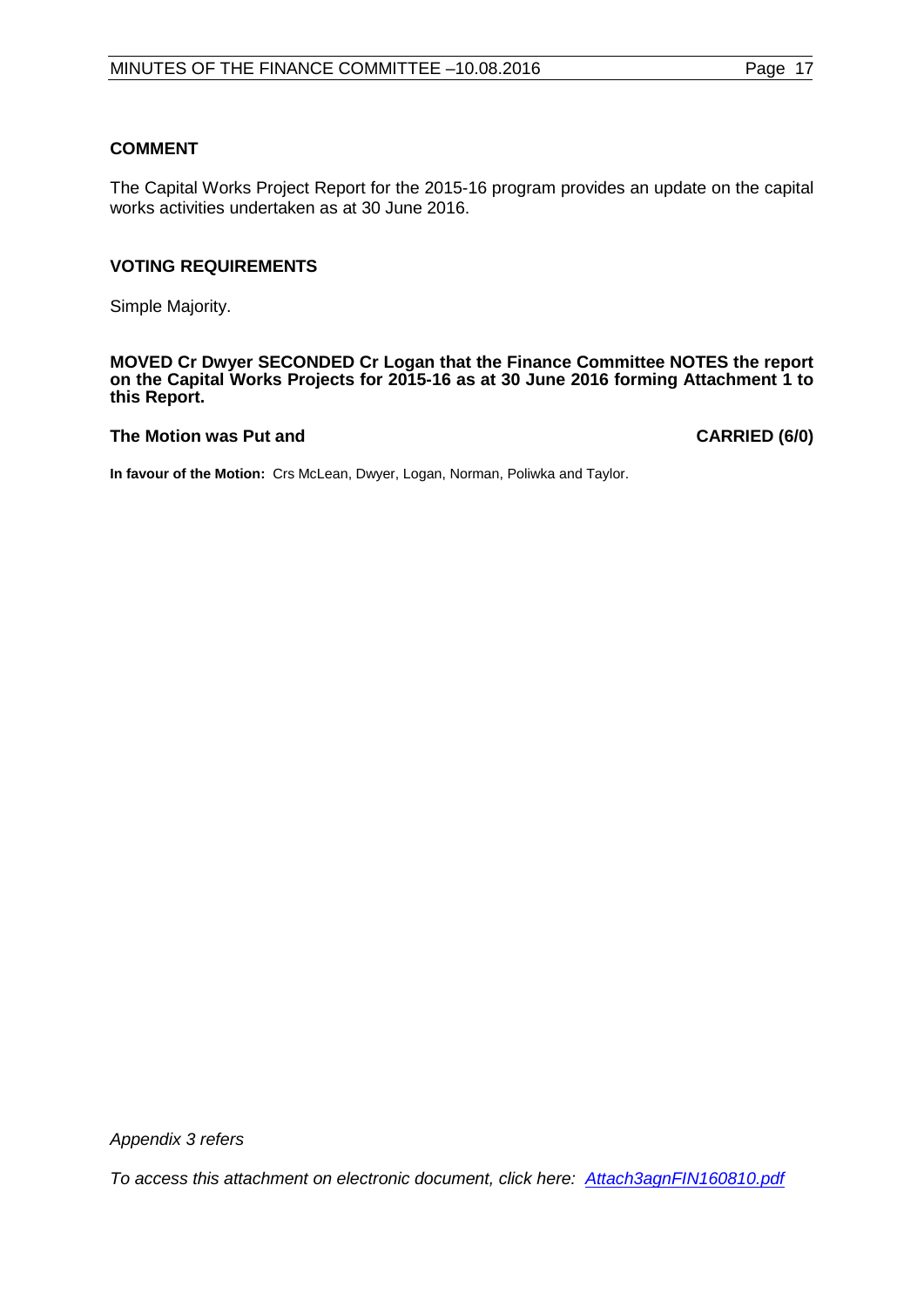<span id="page-17-0"></span>

| <b>ITEM 4</b>                         | <b>BI-MONTHLY</b><br><b>REPORTS</b> |                                                                                                                                                               | <b>CAPITAL</b>                  | <b>WORKS</b>                                                                                                                                                                                                                                                                                                                        | <b>PROJECT</b>                                                                                                                          |
|---------------------------------------|-------------------------------------|---------------------------------------------------------------------------------------------------------------------------------------------------------------|---------------------------------|-------------------------------------------------------------------------------------------------------------------------------------------------------------------------------------------------------------------------------------------------------------------------------------------------------------------------------------|-----------------------------------------------------------------------------------------------------------------------------------------|
| <b>WARD</b>                           | All                                 |                                                                                                                                                               |                                 |                                                                                                                                                                                                                                                                                                                                     |                                                                                                                                         |
| <b>RESPONSIBLE</b><br><b>DIRECTOR</b> |                                     | Mr Nico Claassen<br><b>Infrastructure Services</b>                                                                                                            |                                 |                                                                                                                                                                                                                                                                                                                                     |                                                                                                                                         |
| <b>FILE NUMBER</b>                    |                                     | 105564, 101515                                                                                                                                                |                                 |                                                                                                                                                                                                                                                                                                                                     |                                                                                                                                         |
| <b>ATTACHMENTS</b>                    |                                     | Attachment 1<br>Attachment 2<br>Attachment 3<br>Attachment 4<br>Attachment 5<br>Attachment 6<br>Attachment 7<br>Attachment 8<br>Attachment 9<br>Attachment 10 |                                 | Timberlane Park Hall Upgrade<br><b>Kingsley Clubrooms</b><br><b>SES Winton Road</b><br>James Cook Park Landscape Upgrade<br>Oceanside Promenade Dualling<br><b>Belrose Entrance Dualling</b><br>Ocean Reef Road/ Joondalup<br><b>Intersection Upgrade</b><br><b>City Centre Lighting</b><br><b>Synthetic Hockey Project Warwick</b> | Ocean Reef Road - Marmion Avenue to<br>Whitfords Avenue - Northshore Drive to<br>Drive<br><b>Chichester Park Flood Lighting Upgrade</b> |
| <b>AUTHORITY / DISCRETION</b>         |                                     |                                                                                                                                                               | Council (that is for 'noting'). |                                                                                                                                                                                                                                                                                                                                     | Information - includes items provided to Council for<br>information purposes only that do not require a decision of                     |

# **PURPOSE**

For the Finance Committee to note the bi-monthly project status reports for capital works projects.

#### **EXECUTIVE SUMMARY**

At the former Capital Works Committee meeting held on 14 September 2015 the committee determined which capital works project reports were required and the frequency of reporting. The bi-monthly project reports are attached (Attachments 1-10 refer).

*It is therefore recommended that the Finance Committee NOTES the bi-monthly capital works project reports forming Attachments 1 to 10 to this Report.*

### **BACKGROUND**

At its meeting held on 14 September 2015 the former Capital Works Committee requested that the following project reports from the *2015-16 Capital Works Program* be provided on a bi-monthly basis: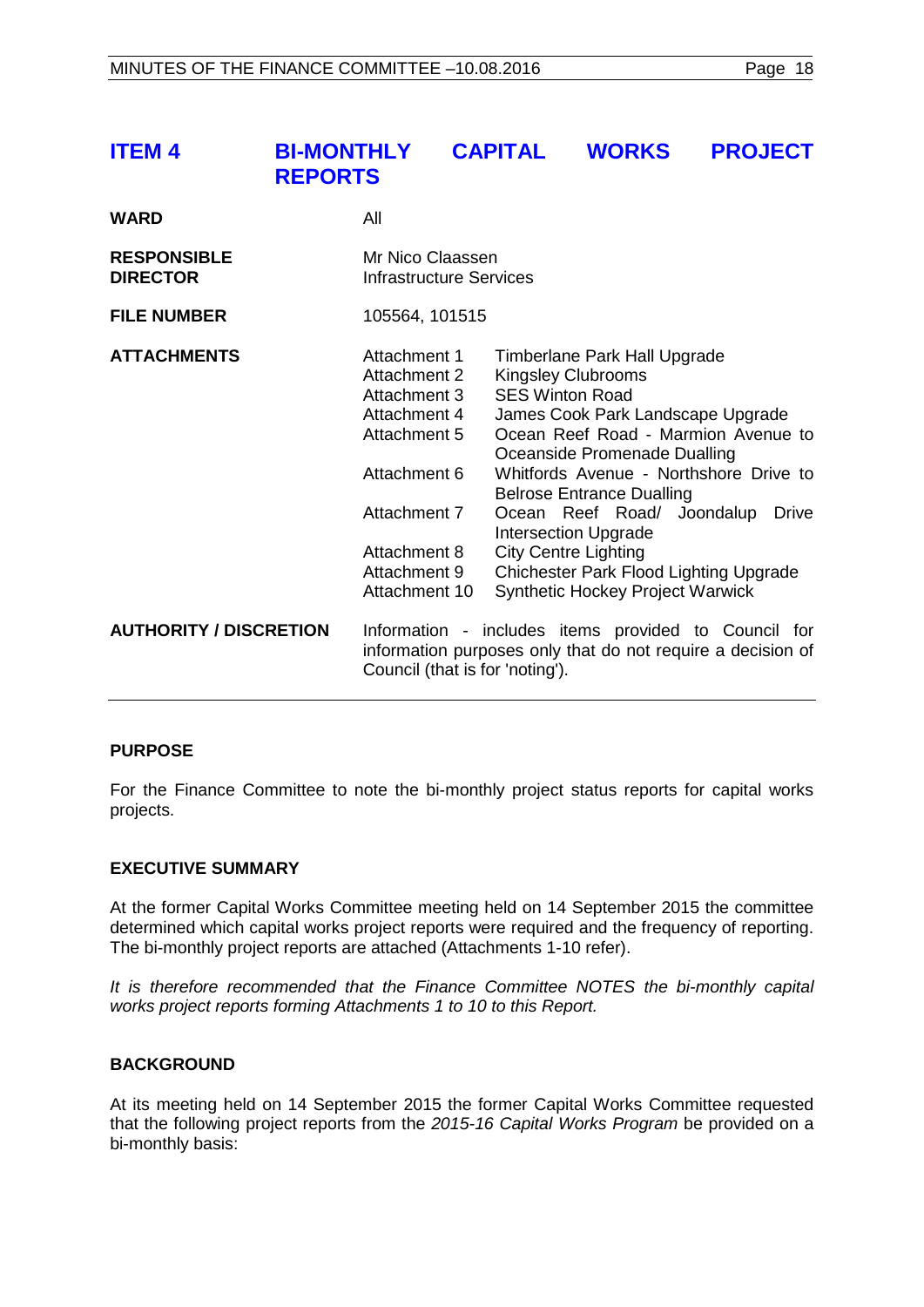- Iluka Sports Centre Refurbishment.
- Timberlane Park Hall Upgrade.
- Kingsley Clubrooms.
- SES Winton Road.
- James Cook Park Landscape Upgrade.
- Ocean Reef Road Marmion Avenue to Oceanside Promenade Dualling.
- Whitfords Avenue Northshore Drive to Belrose Entrance Dualling.
- Ocean Reef Road/Joondalup Drive Intersection Upgrade.
- Joondalup City Centre Lighting.
- Chichester Park Flood Lighting Upgrade.
- Bramston Park Facility.
- Multi Storey Car Park Boas Avenue.
- Marmion Foreshore Car Park.
- Warwick Hockey Centre Project.

At its special meeting held on 3 November 2015 (JSC02-11/15 refers), Council resolved, in part to:

- "*2 ESTABLISH a Finance Committee to:*
	- *2.1 oversee the progress of the City's annual capital works program and review of the City's Five Year Capital Works Program;*
	- *2.2 make recommendations to Council on modifications of capital works projects outside those projects of the Major Projects Committee;*
	- *2.3 make recommendations to Council on the services to be provided by the City and the standards of service delivery being cognisant of industry best practice;"*

The following projects which required bi-monthly project reports have now been completed and the final report was presented to the Finance Committee held on 4 April 2016:

- Iluka Sports Centre Refurbishment.
- Multi Storey Car Park Boas Avenue.
- Marmion Foreshore Car Park.

The following project which required bi-monthly project reports was completed and the final report was presented to the Finance Committee held on 8 June 2016:

• Bramston Park Facility.

# **DETAILS**

A summary of the projects and their current status is detailed in the bi-monthly project reports forming Attachments 1-10 to this Report.

The following projects which required a bi-monthly project report have now been completed and no further reports will be presented to the Finance Committee:

- James Cook Park Landscape Upgrade.
- Chichester Park Flood Lighting Upgrade.
- Whitfords Avenue Northshore Drive to Belrose Entrance Dualling.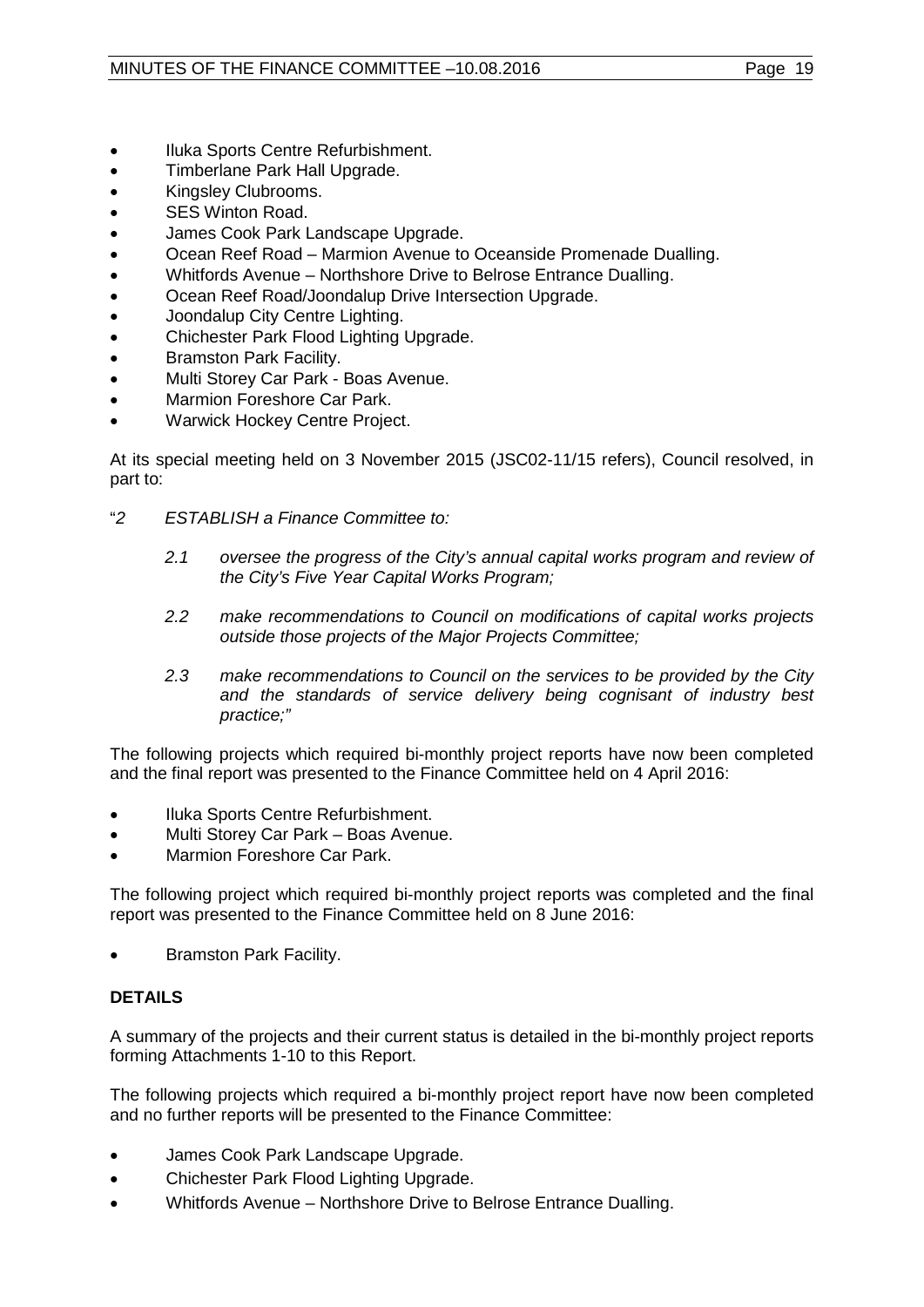# **Issues and options considered**

Not applicable.

# **Legislation / Strategic Community Plan / policy implications**

**Legislation** Sections 5.17 and 6.80 of the *Local Government Act 1995.*

A committee cannot make decisions, on behalf of the Council, that require an absolute majority decision (section 5.17 of the *Local Government Act 1995)*, in which case, and in accordance with Section 6.8 of the *Local Government Act 1995,* includes approving expenditure not included in the City's Annual Budget. The Finance Committee may only recommend to the Council to approve or modify capital works projects.

# **Strategic Community Plan**

- **Key theme** Financial Sustainability.
- **Objective** Major project delivery.
- **Strategic initiative** Not applicable.
- **Policy** Not applicable.

# **Risk management considerations**

Not applicable.

# **Financial / budget implications**

Not applicable.

# **Regional significance**

Not applicable.

# **Sustainability implications**

Not applicable.

# **Consultation**

Not applicable.

# **COMMENT**

The attached capital works project reports provide an update on the activities undertaken in the last two months.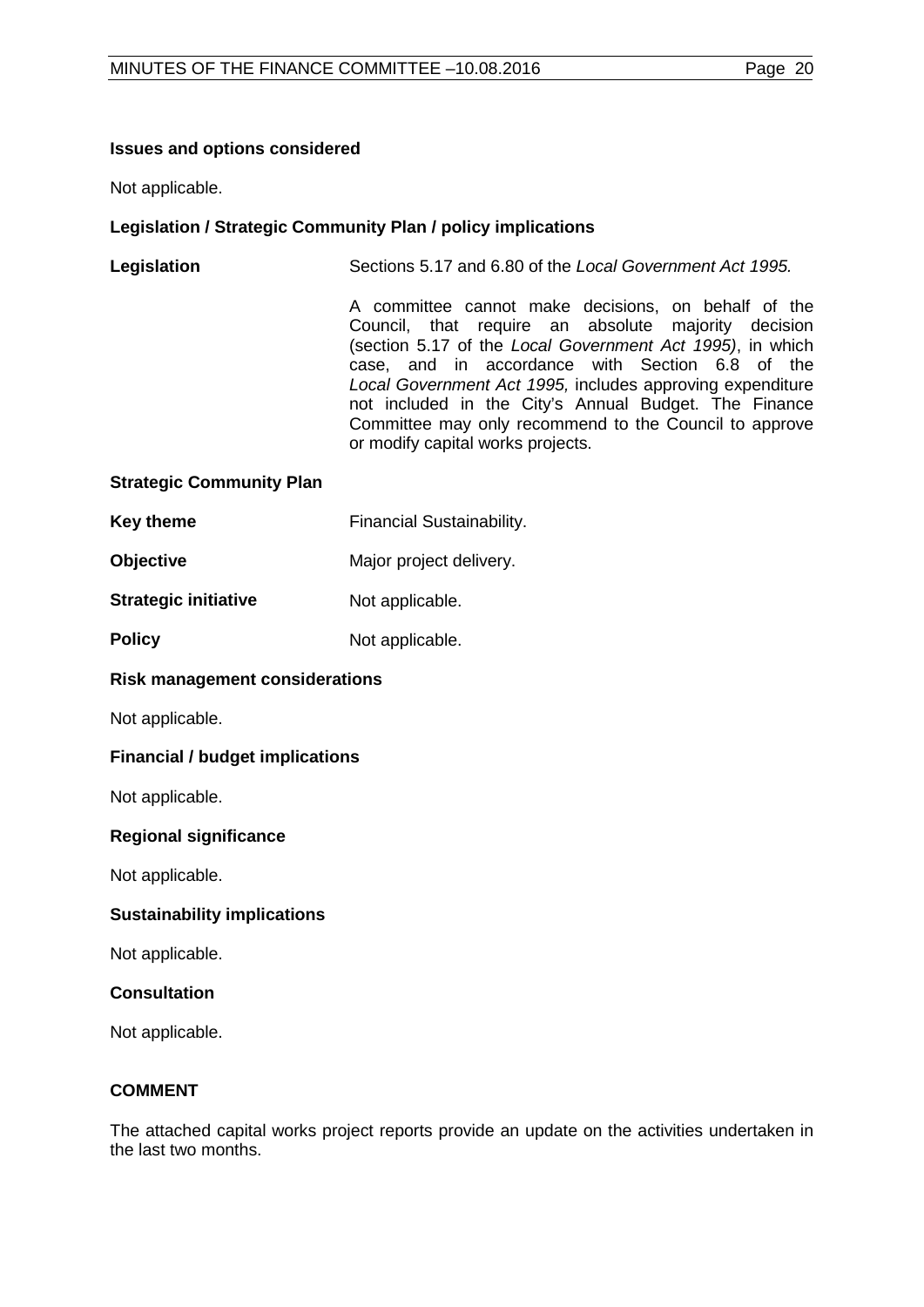# **VOTING REQUIREMENTS**

Simple Majority.

# **MOVED Cr Norman SECONDED Cr Taylor that the Finance Committee NOTES the bi-monthly capital works project reports forming Attachments 1 to 10 to this Report.**

#### **The Motion was Put and CARRIED (6/0)**

**In favour of the Motion:** Crs McLean, Dwyer, Logan, Norman, Poliwka and Taylor.

*Appendix 4 refers*

*[To access this attachment on electronic document, click here: Attach4agnFIN160810.pdf](http://www.joondalup.wa.gov.au/files/committees/FINC/2016/Attach4agnFIN160810.pdf)*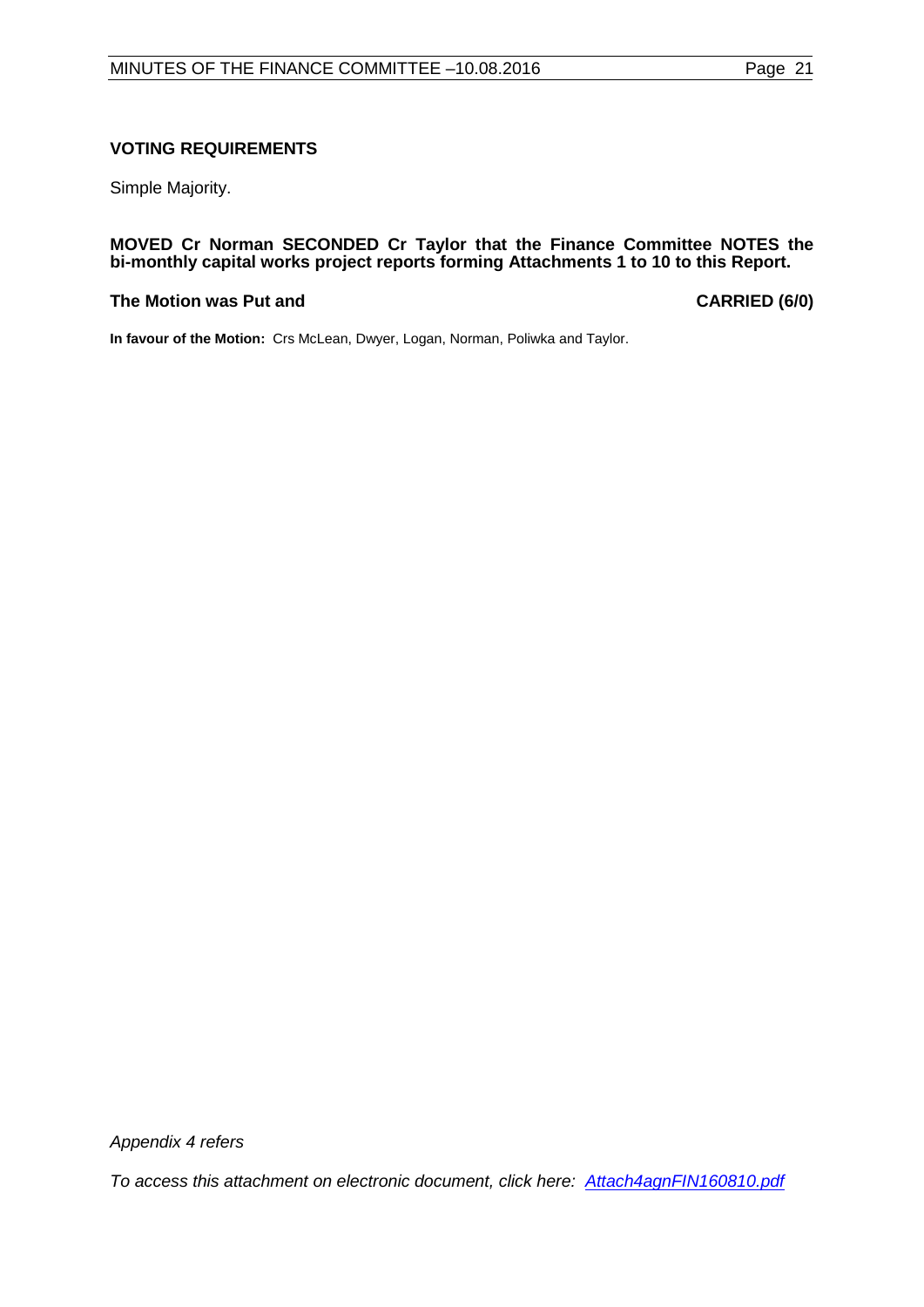# <span id="page-21-0"></span>**ITEM 5 CAPITAL WORKS PROJECT REPORTING FOR 2016-17**

| <b>WARD</b>                           | All                                                                                                                                                                                              |  |
|---------------------------------------|--------------------------------------------------------------------------------------------------------------------------------------------------------------------------------------------------|--|
| <b>RESPONSIBLE</b><br><b>DIRECTOR</b> | Mr Nico Claassen<br><b>Infrastructure Services</b>                                                                                                                                               |  |
| <b>FILE NUMBER</b>                    | 105564, 101515                                                                                                                                                                                   |  |
| <b>ATTACHMENTS</b>                    | Attachment 1<br>2016-17 Capital Works Program                                                                                                                                                    |  |
| <b>AUTHORITY / DISCRETION</b>         | Executive - The substantial direction setting and oversight<br>role of Council, such as adopting plans and reports,<br>accepting tenders, directing operations, setting and<br>amending budgets. |  |

# **PURPOSE**

For the Finance Committee to determine which projects in the *2016-17 Capital Works Program* require separate reports to be submitted to the committee on a bi-monthly basis.

# **EXECUTIVE SUMMARY**

At the Capital Works Committee meeting held on 14 September 2015 the committee determined which capital works project reports were required and the frequency of reporting. The project reports related to works scheduled in the *2015-16 Capital Works Program,* several of which have now been completed.

At its meeting held on 3 November 2015 (JSC02-11/15 refers), Council resolved, in part to:

- "*1 DISBAND the following committees established by the Council at its meeting held on 5 November 2013 (JSC06-11/13 refers):*
	- *1.3 Capital Works Committee;*
- *2 ESTABLISH a Finance Committee to:*
	- *2.1 oversee the progress of the City's annual capital works program and review of the City's Five Year Capital Works Program;*
	- *2.2 make recommendations to Council on modifications of capital works projects outside those projects of the Major Projects Committee;*
	- *2.3 make recommendations to Council on the services to be provided by the City and the standards of service delivery being cognisant of industry best practice;"*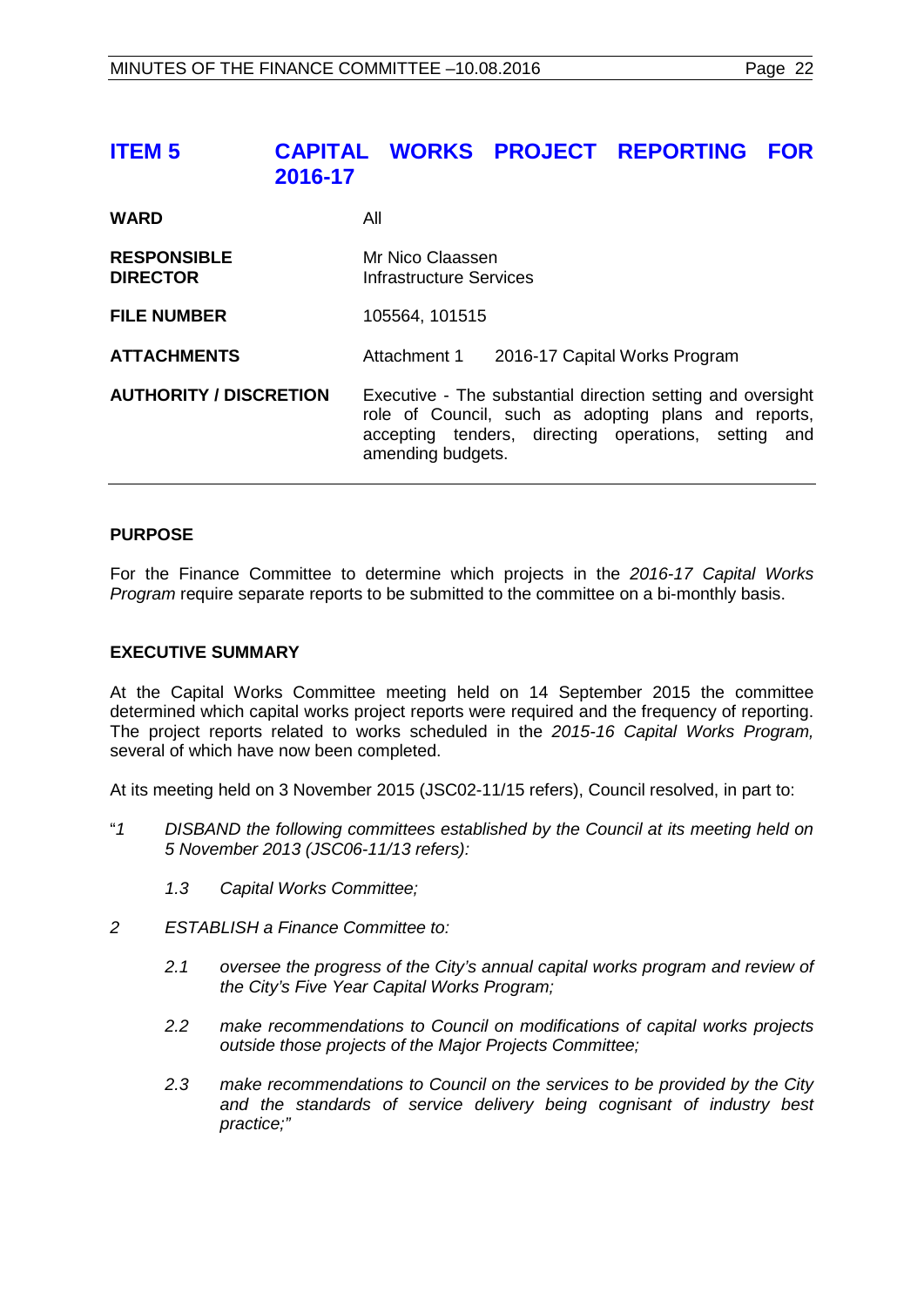At its meeting held on 28 June 2016 Council adopted the *2016-17 Capital Works Program* (CJ080-06/16 refers). To assist the committee in determining which projects they may require project reports for, a copy of the *2016-17 Capital Works Program* is attached (Attachment 1 refers). In addition, this report proposes projects for which the Committee may require project reports.

# **BACKGROUND**

At its meeting held on 26 June 2012 (CJ121-06/12 refers), Council resolved that:

*"a report be submitted to the August meeting of the Capital Works Committee to determine which projects in the 2012-13 Capital Works Program require separate reports to be submitted to the Committee in more detail;".*

# **DETAILS**

At its meeting held on 28 June 2016 Council adopted the *2016-17 Capital Works Program* (CJ080-06/16 refers). To assist the committee in determining which projects it may require project reports for, a copy of the *2016-17 Capital Works Program* is provided at Attachment 1. This report also suggests projects which the committee may wish to consider for project reporting.

Based upon the high profile, impact on the community and the scale of the budget it is proposed that project reports be provided on a bi-monthly basis for the following projects:

| <b>Project Code</b> | <b>Project description</b>                               |
|---------------------|----------------------------------------------------------|
| <b>BCW2520</b>      | Timberlane Park Hall Upgrade.                            |
| <b>BCW2524</b>      | Kingsley Clubrooms.                                      |
| <b>BCW2569</b>      | <b>SES Winton Road.</b>                                  |
| PDP2256             | MacDonald Park Landscape Master Plan.                    |
| <b>RDC2015</b>      | Ocean Reef Road Dualling- Marmion Avenue to Swanson Way. |
| <b>RDC2017</b>      | Ocean Reef Road/Joondalup Drive Intersection Upgrade.    |
| <b>SSE2057</b>      | Leafy City Program.                                      |
| STL2003             | Joondalup City Centre Lighting.                          |
| <b>STL2049</b>      | Admiral Park Flood Lighting Upgrade.                     |
| <b>MPP2047</b>      | Penistone Park Facility Refurbishment.                   |
| MPP2021             | Grove Child Care/Dorchester Hall/Warwick Hall.           |
| MPP2070             | Sorrento Beach Enclosure.                                |
| MPP2054             | <b>Warwick Hockey Centre Project.</b>                    |
| Various             | Percy Doyle refurbishment Projects.                      |

#### **Issues and options considered:**

The options available to Council are:

- accept the proposed projects for project reporting
- not accept the proposed projects for project reporting or
- vary the proposed projects for project reporting.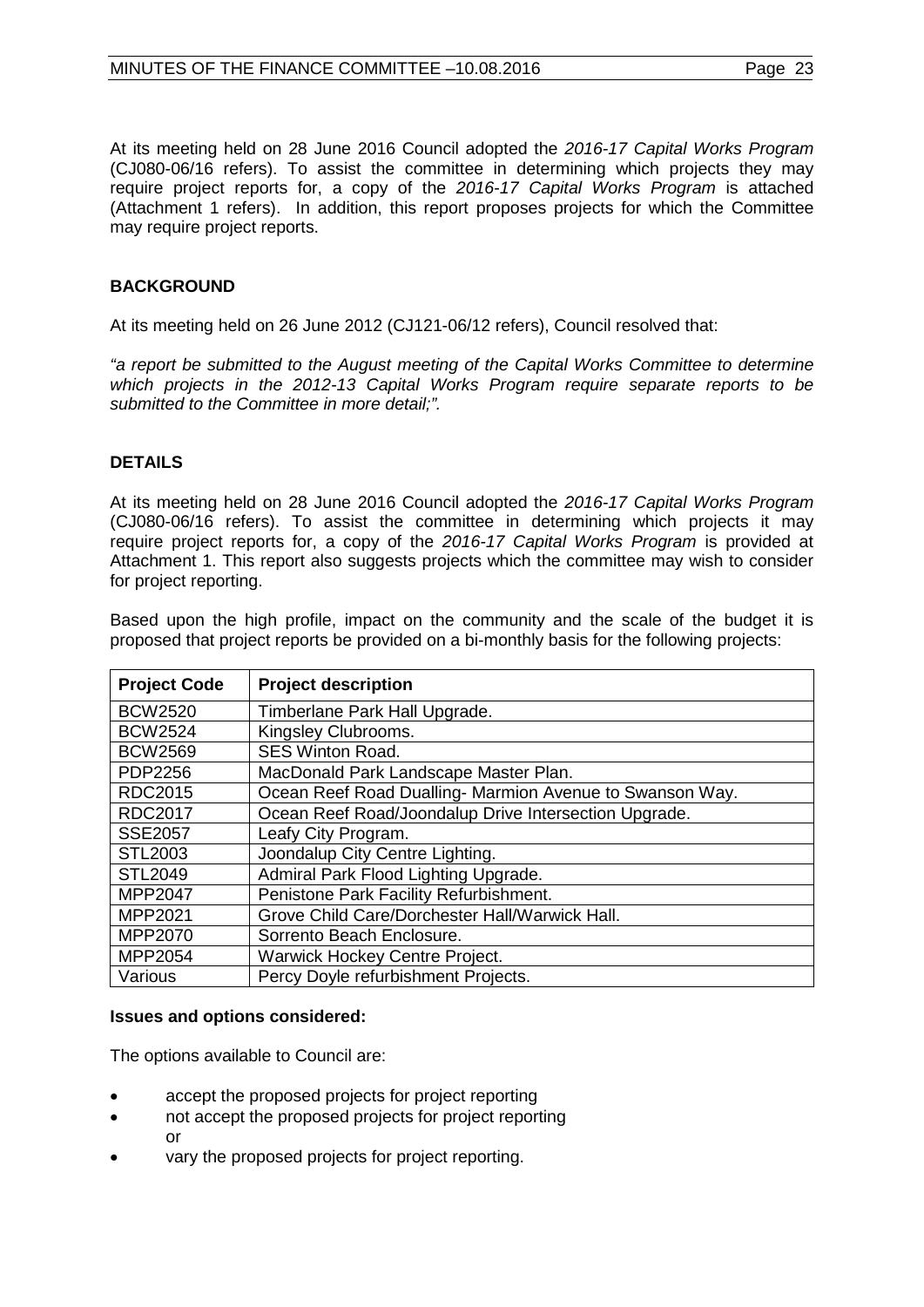# **Legislation / Strategic Community Plan / policy implications**

**Legislation** Sections 5.17 and 6.80 of the *Local Government Act 1995.*

A Committee cannot make decisions, on behalf of the Council, that require an absolute majority decision (section 5.17 of the *Local Government Act 1995)*, in which case, and in accordance with Section 6.8 of the *Local Government Act 1995,* includes approving expenditure not included in the City's Annual Budget. The Finance Committee may only recommend to the Council to approve or modify capital works projects.

# **Strategic Community Plan**

- **Key theme** Financial Sustainability.
- **Objective** Major project delivery.
- **Strategic initiative** Not applicable.
- **Policy** Not applicable.

# **Risk management considerations**

Not applicable.

# **Financial / budget implications**

Not applicable.

# **Regional significance**

Not applicable.

# **Sustainability implications**

Not applicable.

# **Consultation**

Not applicable.

# **COMMENT**

An update on capital works activities will be submitted to the Finance Committee on a bi-monthly basis.

# **VOTING REQUIREMENTS**

Simple Majority.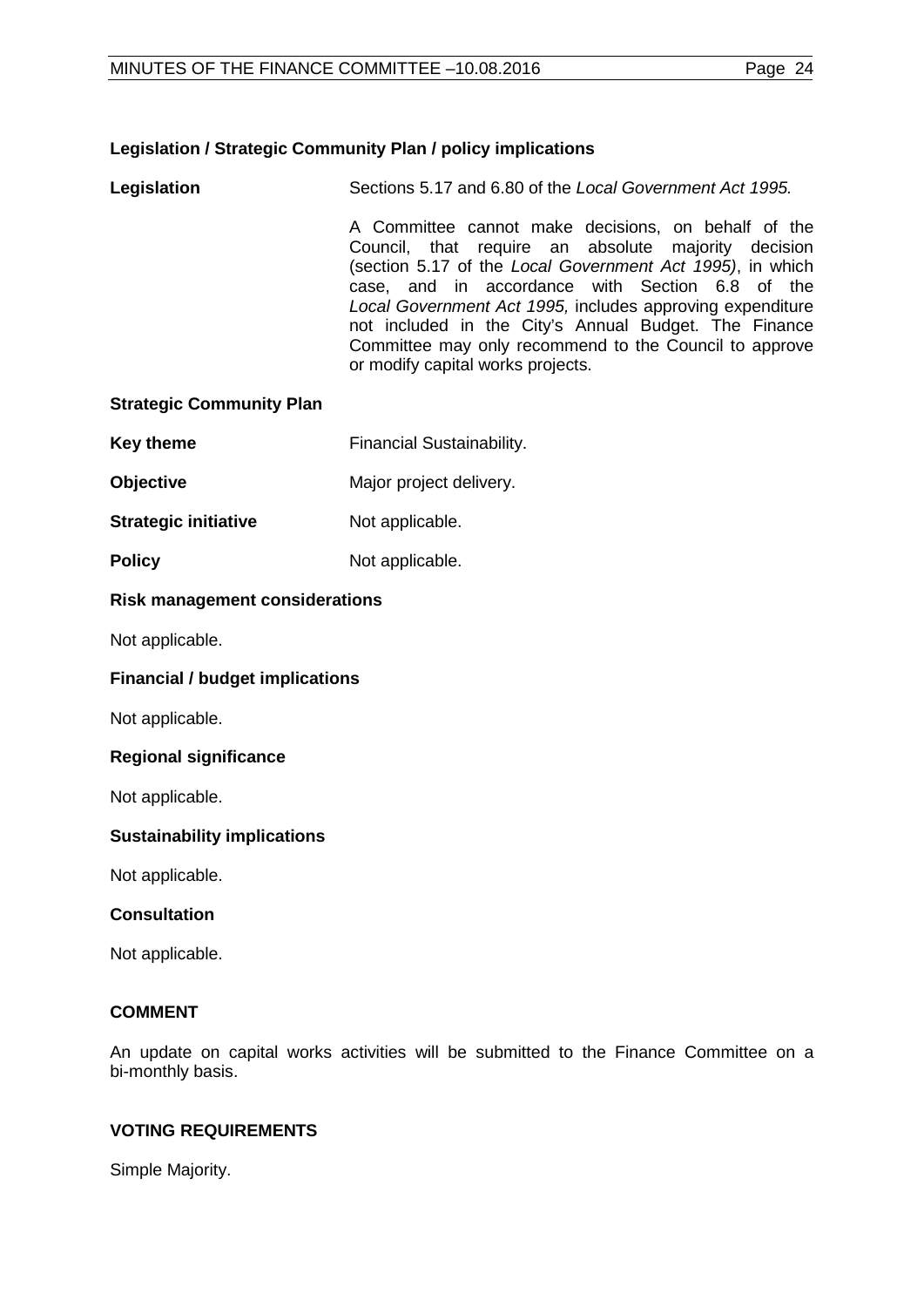**MOVED Cr Poliwka SECONDED Cr Norman that the Finance Committee REQUESTS that detailed reports on the following Capital Works Projects are provided on a bi-monthly basis:**

- **1 Timberlane Park Hall Upgrade;**
- **2 Kingsley Clubrooms;**
- **3 SES Winton Road;**
- **4 MacDonald Park Landscape Master Plan;**
- **5 Ocean Reef Road Marmion Avenue to Oceanside Promenade Dualling;**
- **6 Ocean Reef Road/Joondalup Drive Intersection Upgrade;**
- **7 Leafy City Program;**
- **8 Joondalup City Centre Lighting;**
- **9 Admiral Park Flood Lighting Upgrade;**
- **10 Penistone Park Facility Refurbishment;**
- **11 Grove Child Care/Dorchester Hall/Warwick Hall;**
- **12 Sorrento Beach Enclosure;**
- **13 Warwick Hockey Centre Project;**
- **14 Percy Doyle Refurbishment Projects.**

# **The Motion was Put and CARRIED (6/0)**

**In favour of the Motion:** Crs McLean, Dwyer, Logan, Norman, Poliwka and Taylor.

*Appendix 5 refers*

*[To access this attachment on electronic document, click here: Attach5agnFIN160810.pdf](http://www.joondalup.wa.gov.au/files/committees/FINC/2016/Attach5agnFIN160810.pdf)*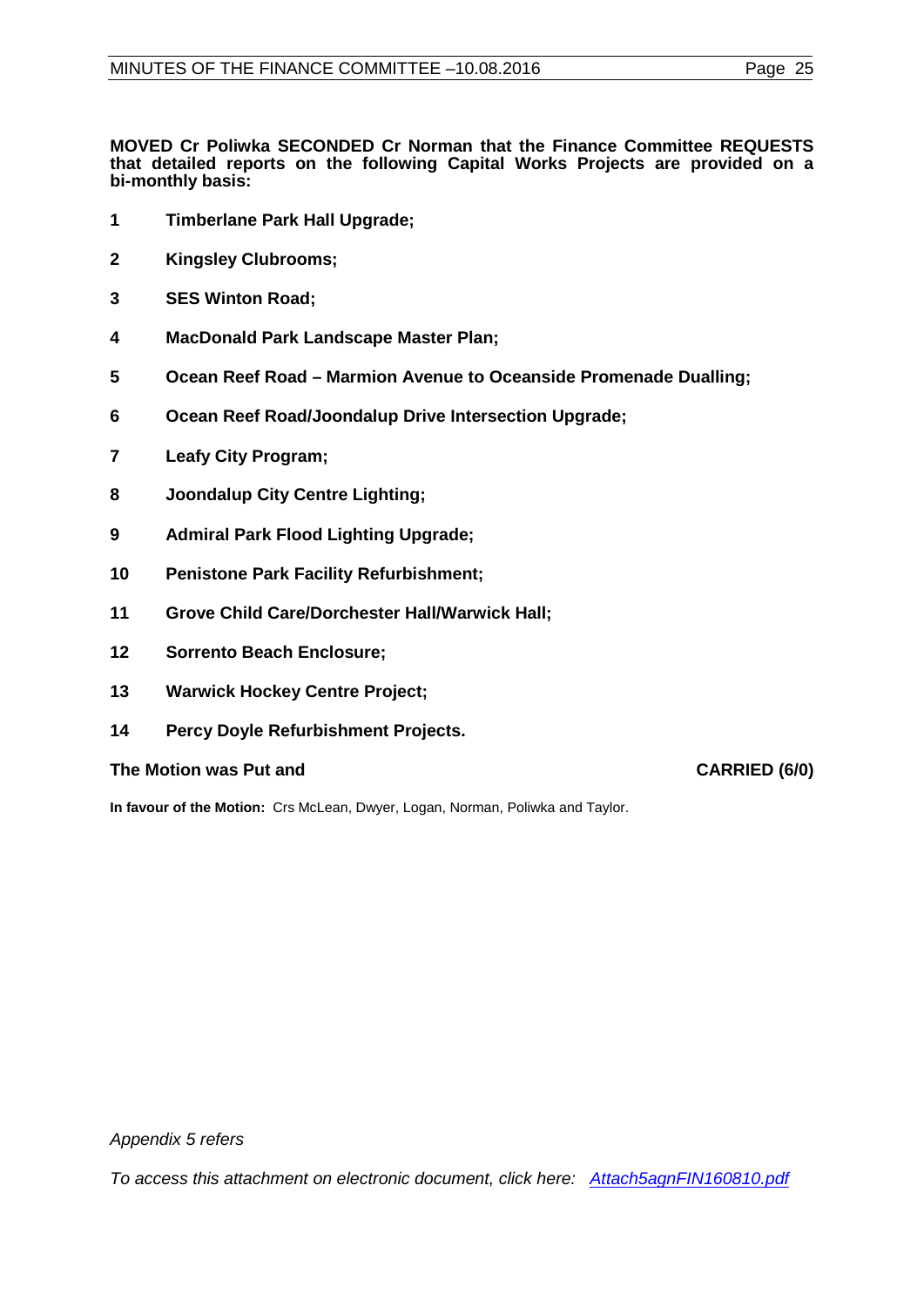# <span id="page-25-0"></span>**ITEM 6 STATUS REPORT ON CITY FREEHOLD PROPERTIES PROPOSED FOR DISPOSAL AND A PROPOSED CROWN LAND ACQUISITION**

| WARD                                  | All                                                                                          |                                                                                                                                                                                                                                                                                         |
|---------------------------------------|----------------------------------------------------------------------------------------------|-----------------------------------------------------------------------------------------------------------------------------------------------------------------------------------------------------------------------------------------------------------------------------------------|
| <b>RESPONSIBLE</b><br><b>DIRECTOR</b> | Mr Garry Hunt<br>Office of the CEO                                                           |                                                                                                                                                                                                                                                                                         |
| <b>FILE NUMBER</b>                    | 63627, 101515                                                                                |                                                                                                                                                                                                                                                                                         |
| <b>ATTACHMENTS</b>                    | Attachment 1<br>Attachment 2<br>Attachment 3<br>Attachment 4<br>Attachment 5<br>Attachment 6 | Lot 200 (24), Lot 201 (22) Lot 202 (20)<br>Kanangra Crescent, Greenwood<br>Lot 23 (77) Gibson Avenue, Padbury<br>Lot 803 (15) Burlos Court, Joondalup<br>Lot 1001 (14) Camberwarra Drive, Craigie<br>Lot 900 (57) Marri Road, Duncraig<br>Lot 12223 (12) Blackwattle Parade,<br>Padbury |
| <b>AUTHORITY / DISCRETION</b>         | Council (that is for 'noting').                                                              | Information – includes items provided to Council for<br>information purposes only that do not require a decision of                                                                                                                                                                     |

# **PURPOSE**

For Council to note the progress towards the disposal of a number of City owned freehold land sites and the proposed acquisition of a Crown land community purpose reserve.

# **EXECUTIVE SUMMARY**

The City's freehold land disposal project initially included 14 sites with two sites being withdrawn from consideration and seven sites having sold (Table 1 below refers).

At its meeting held on 19 April 2016 (CJ062-04/16 refers), Council authorised a public tender process for the disposal of three sites, in addition to noting that Lots 642/643 (57/59) Marri Road, Duncraig (now Lot 900) had previously received Council's authorisation for disposal.

Concerning the order of disposal, Lot 803 (15) Burlos Court, Joondalup is proposed to go to tender during August 2016 and Lot 1001 (14) Camberwarra Drive, Craigie in October 2016. The amalgamation of the three lots in Kanangra Crescent, Greenwood has progressed to the point where the land surveyor is preparing the documentation to seek condition clearance, therefore this property may also be available for disposal during October 2016. Lot 900 (57) Marri Road, Duncraig will not be available for disposal until early 2017.

Five sites remain to be sold as recently the proposal to purchase Lot 23 (77) Gibson Avenue, Padbury by private treaty was withdrawn by the developers. A public tender process to dispose of this site can be implemented immediately due to Council authorising its disposal by public tender or private treaty at its meeting held on 18 November 2014 (CJ223-11/14 refers). Tenders will be called for the purchase of Lot 23 (77) Gibson Avenue, Padbury during August 2016.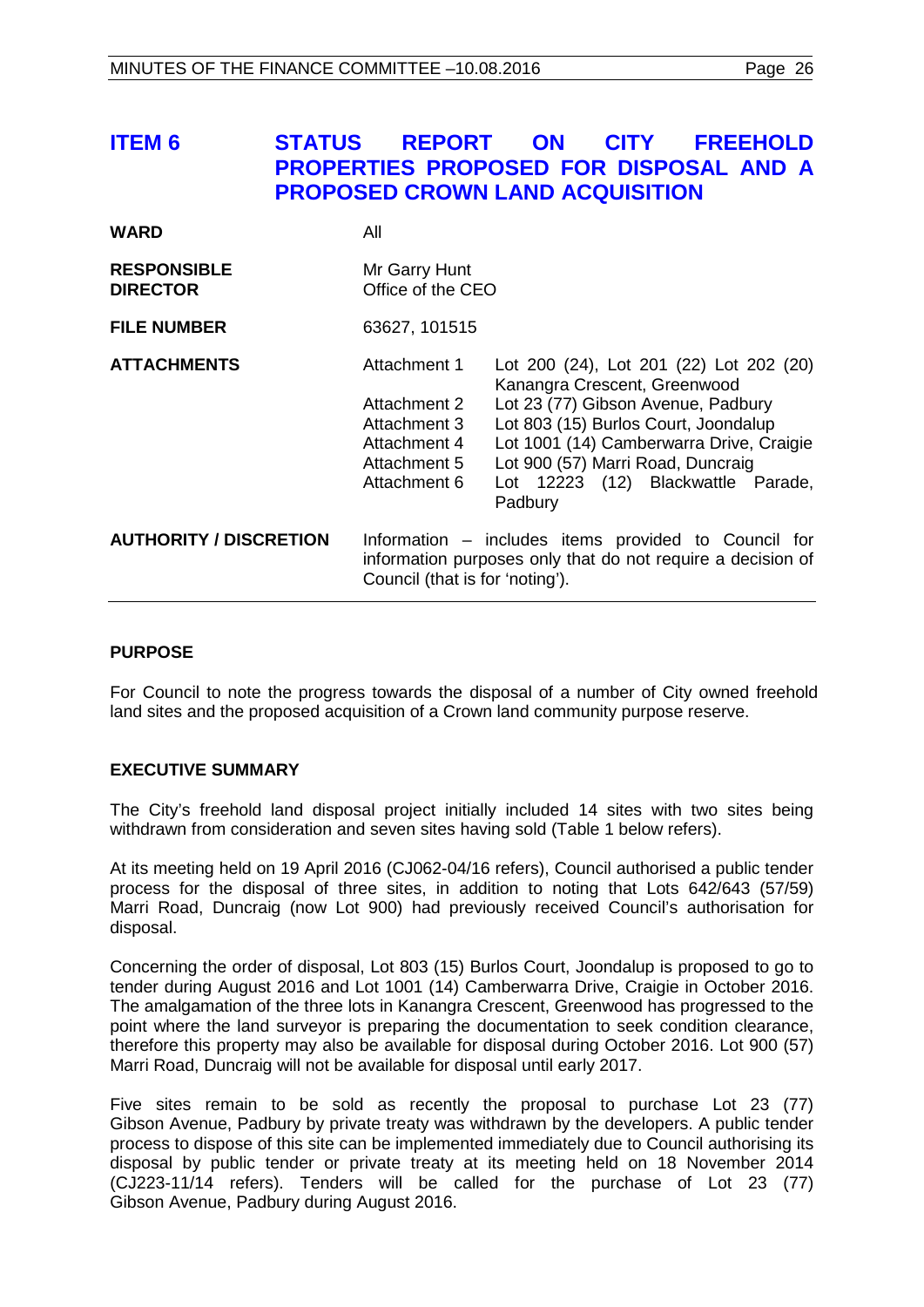Advice from the Department of Lands (DoL) on the City's proposed acquisition of Lot 12223 (12) Blackwattle Parade, Padbury has had the Minister for Land's approval. Two queries raised by the DoL have received the City's response and therefore a contract of sale is awaited.

Table 2 of this Report provides a summarised account of the progress towards the disposal of the remaining freehold sites and the acquisition of Lot 12223 (12) Blackwattle Parade, Padbury.

*It is therefore recommended that Council NOTES:* 

- *1 the status report on the progress of the City's proposed disposal of five freehold land sites;*
- *2 that the Chief Executive Officer will report back to Council on the results of each public tender to enable Council to decide which offers are the most acceptable;*
- *3 a further status report on the progress of the City's proposed disposal of freehold land and proposed acquisition of a Crown land site will be submitted to the Finance Committee meeting to be held on 5 October 2016.*

# **BACKGROUND**

The City's freehold land disposal project initially included 14 sites. Lot 181 (4) Rowan Place, Mullaloo (CJ096-05/12 refers) and Lot 971 (52) Creaney Drive, Kingsley (CJ103-06/14 refers) were withdrawn from sale. The value of the two sites was in the vicinity of \$4.5 million.

Table 1 indicates the seven sites that have sold to date.

Except for the site that was sold to Masonic Care WA in Kingsley, Council approved the sale of these properties for the development of 'Aged or Dependent Persons' Dwellings' – or unit developments for people over 55 years of age.

# **Table 1 (GST exclusive)**

| <b>Property</b>                                 | Date Sold     | <b>Sale Price</b> |
|-------------------------------------------------|---------------|-------------------|
| Lot 200 (18) Quilter Drive, Duncraig.           | March 2013    | \$1,350,000       |
| Lot 766 (167) Dampier Avenue, Kallaroo.         | March 2013    | \$1,055,000       |
| Lot 147 (25) Millport Drive, Warwick.           | March 2013    | \$1,340,000       |
| Lot 613 (11) Pacific Way, Beldon.               | March 2013    | 700,000<br>S      |
| Lot 671 (178) Camberwarra Drive, Craigie.       | March 2013    | 828,000<br>S      |
| Part Lot 549 (11) Moolanda Boulevard, Kingsley. | August 2015   | \$1,050,000       |
| Lot 745 (103) Caridean Street, Heathridge.      | December 2015 | 874,000<br>\$     |
|                                                 | TOTAL         | \$7,197,000       |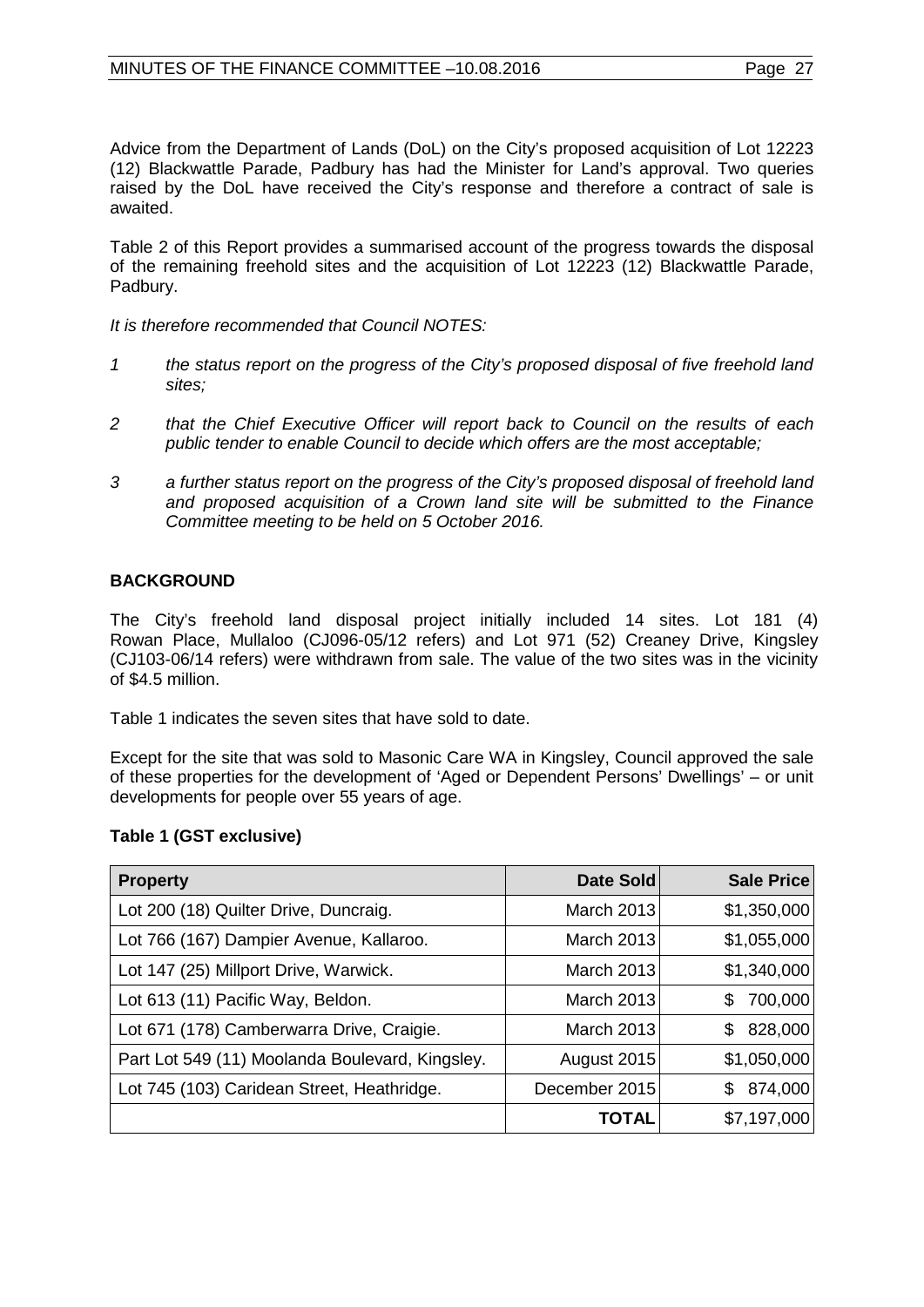# **DETAILS**

# **Table 2**

|                | <b>Property Address</b>                                                                      | <b>Land Disposals - Current Status</b>                                                                                                                                                                                                                                                                                                                                                                                                                                                                  |
|----------------|----------------------------------------------------------------------------------------------|---------------------------------------------------------------------------------------------------------------------------------------------------------------------------------------------------------------------------------------------------------------------------------------------------------------------------------------------------------------------------------------------------------------------------------------------------------------------------------------------------------|
| $\mathbf{1}$   | Lot 200 (24), Lot 201<br>and<br>$202$ $(20)$<br>(22)<br>Kanangra<br>Crescent,<br>Greenwood.  | At its meeting held on 31 March 2015 (CJ046-03/15 refers),<br>Council<br>supported<br>the<br>amalgamation<br>of<br>$(24)$ , Lot<br>(22)<br>Lot<br>200<br>201<br>202<br>(20)<br>and<br>Crescent, Greenwood. The<br><b>WAPC</b><br>Kanangra<br>has<br>conditionally approved the amalgamation with the clearance                                                                                                                                                                                          |
|                | Land Area: $3005m^{2^*}$ .                                                                   | to conditions being applied for by the City's land surveyor.                                                                                                                                                                                                                                                                                                                                                                                                                                            |
|                | Attachment 1 refers.<br>Approximate<br>land<br>area, once the three<br>lots are amalgamated. | Council's<br>concerning<br>for<br>Documents<br>support<br>Amendment No. 78 to District Planning Scheme No. 2<br>(DPS2) to recode the amalgamated land from R20 to R40<br>and to restrict the use to 'Aged or Dependent Persons'<br>forwarded<br>to<br>the<br><b>WAPC</b><br>Dwellings' were<br>on<br>9 March 2016. The most recent advice from the WAPC<br>received on 22 July 2016, is that a report on the<br>amendment has been submitted to the Minister for Planning<br>and a decision is awaited. |
|                |                                                                                              | At its meeting held on 19 April 2016 (CJ062-04/16 refers),<br>Council authorised the Chief Executive Officer to conduct a<br>public tender to dispose of the lots in Kanangra Crescent,<br>Greenwood once they are amalgamated and Amendment<br>No. 78 is approved by the Minister.                                                                                                                                                                                                                     |
|                |                                                                                              | Contract of sale documents and Request for Tender<br>documents will be prepared for this property to potentially<br>go out to tender in October 2016.                                                                                                                                                                                                                                                                                                                                                   |
| $\overline{2}$ | Lot 23 (77) Gibson<br>Avenue, Padbury.                                                       | A public tender process was conducted concerning this site<br>with the tenders received being rejected by Council.<br>resulted in Council, at its meeting<br><b>This</b><br>held<br>on                                                                                                                                                                                                                                                                                                                  |
|                | Land Area: $5,159m^2$ .<br>Attachment 2 refers.                                              | 18 November 2014 (CJ223-11/14 refers), providing its<br>support to the sale of the site by public auction, or private<br>treaty.                                                                                                                                                                                                                                                                                                                                                                        |
|                |                                                                                              | The Stephens Group provided an acceptable offer for<br>Lot 23 (77) Gibson Avenue, Padbury which was submitted<br>to Council at its meeting held on 15 September 2015<br>(CJ163-09/15 refers). Council<br>authorised<br>the<br>Chief Executive Officer to execute the Option to Purchase<br>associated with the contract. A condition in the Option to<br>Purchase allowed a period of time for The Stephens Group<br>to undertake its due diligence and site evaluations.                               |
|                |                                                                                              | The Stephens Group lodged for development approval<br>which resulted in amended plans being requested to take<br>account of planning concerns raised. The retention of a<br>large tuart tree on the site was one of the concerns raised<br>by planners.                                                                                                                                                                                                                                                 |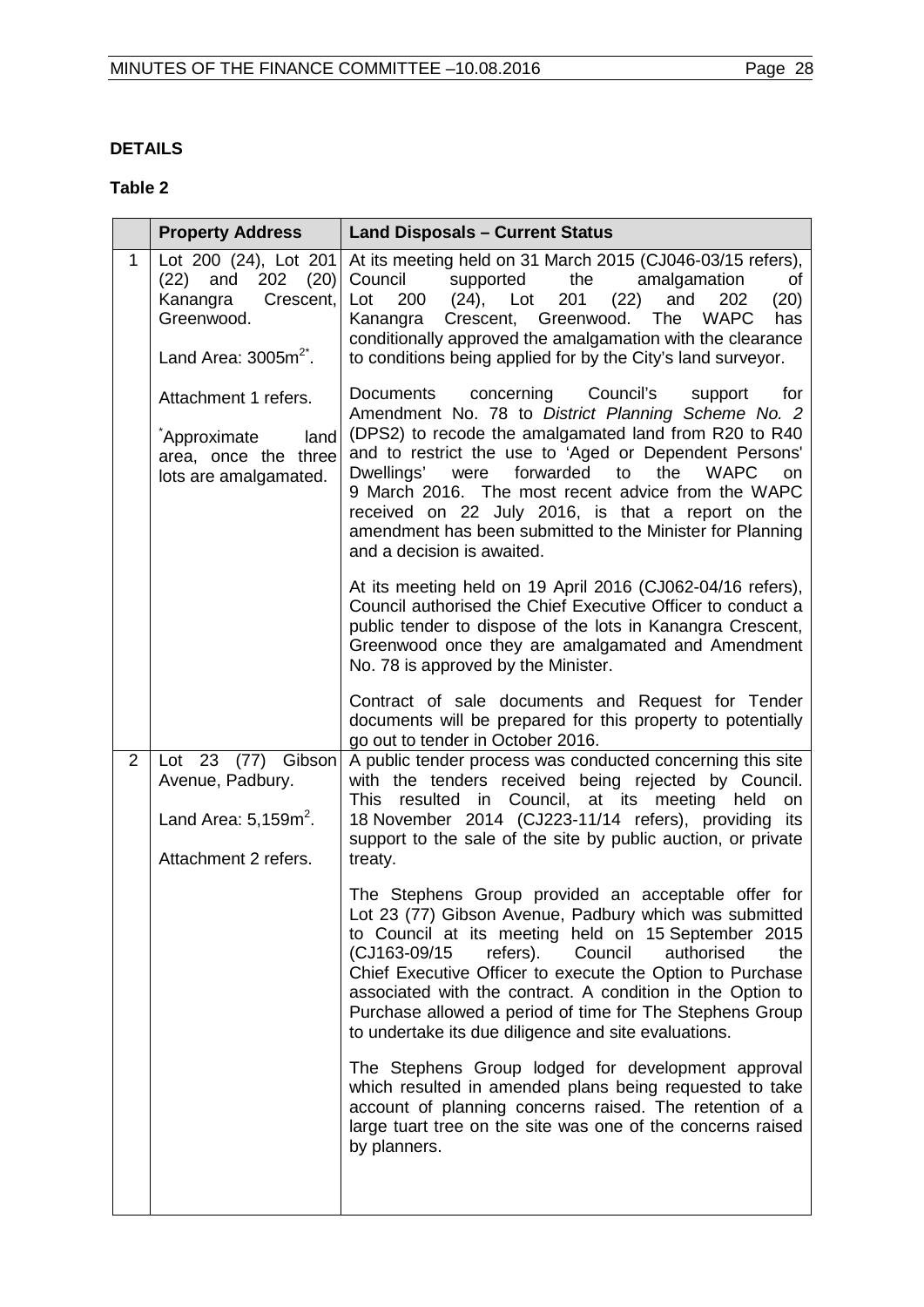|   | <b>Property Address</b>                                                                                                  | <b>Land Disposals - Current Status</b>                                                                                                                                                                                                                                                                                                                                                                                                                                                                           |
|---|--------------------------------------------------------------------------------------------------------------------------|------------------------------------------------------------------------------------------------------------------------------------------------------------------------------------------------------------------------------------------------------------------------------------------------------------------------------------------------------------------------------------------------------------------------------------------------------------------------------------------------------------------|
|   |                                                                                                                          | Advice<br>from<br>The<br><b>Stephens</b><br>Group<br>received<br><b>on</b><br>17 June 2016 was that it would not be taking up the Option<br>to Purchase and the offer was withdrawn. The reason<br>provided was that the restrictions imposed to retain the<br>large tuart tree as part of the development design had made<br>a difficult site even more difficult to develop. Lot 23 is<br>constrained by water, drainage and sewer easements.                                                                  |
|   |                                                                                                                          | Tender documents are being prepared for August 2016.                                                                                                                                                                                                                                                                                                                                                                                                                                                             |
| 3 | Lot 803 (15) Burlos<br>Court, Joondalup.<br>Land Area: $4,410m^2$ .                                                      | Council provided its authorisation to conduct a public tender<br>on this site at its meeting held on 19 April 2016<br>(CJ062-04/16 refers). Contract of Sale and Request for<br>Tender documents have been prepared for the tender<br>process to commence during August 2016.                                                                                                                                                                                                                                    |
|   | Attachment 3 refers.                                                                                                     | The site is zoned Residential with a restricted use to 'Aged<br>or Dependent Persons' Dwellings' and it has a density code<br>of R60.                                                                                                                                                                                                                                                                                                                                                                            |
| 4 | 1001<br>Lot<br>(14)<br>Camberwarra<br>Drive,<br>Craigie.                                                                 | Council provided its authorisation to conduct a public tender<br>on this site at its meeting held on 19 April 2016<br>(CJ062-04/16 refers).                                                                                                                                                                                                                                                                                                                                                                      |
|   | Land Area: $2,055m^2$ .<br>Attachment 4 refers.                                                                          | It is proposed that the Contract of Sale and Request for<br>Tender documents will be prepared for the tender process<br>to commence during October 2016.                                                                                                                                                                                                                                                                                                                                                         |
|   |                                                                                                                          | The site is zoned Residential with a restricted use to<br>'Aged or Dependent Persons' Dwellings' and has a density<br>code of R40.                                                                                                                                                                                                                                                                                                                                                                               |
| 5 | Lot 900<br>(57)<br>Marri<br>Road, Duncraig.<br>1,366 $m^2$<br>Area:<br>Land<br>when amalgamated.<br>Attachment 5 refers. | Documents for Council's support of Amendment No. 82<br>which restricts the use of the site's 'Residential' zone to<br>'Aged or Dependent Persons' Dwellings' and amended the<br>code from R20 to R40 were forwarded to the WAPC on<br>17 March 2016. The most recent advice from the WAPC<br>received on 22 July 2016, is that a report on the<br>amendment has been submitted to the Minister for Planning<br>and a decision is awaited.                                                                        |
|   |                                                                                                                          | At its meeting held on 19 April 2016 (CJ062-04/16 refers)<br>Council noted its previous authorisation to dispose of this<br>site. Disposal has been contingent on the vacation of the<br>two tenants operating from the facility on Lot 900 (57)<br>Marri Road, Duncraig. The Department of Education has<br>now vacated the premises, leaving the Department of<br>Health's Duncraig Child Health Centre (CHC) service still in<br>operation.                                                                   |
|   |                                                                                                                          | It is proposed that the Duncraig CHC service will be<br>relocated to the Carine CHC at Lot 159 (487L) Beach Road,<br>once the Beach Road facility has<br>Duncraig<br>been<br>refurbished at the City's cost. Refurbishment will commence<br>during November 2016 with the Carine CHC service being<br>temporarily relocated to an alternative City facility during<br>this upgrade. Once these works have been completed, both<br>the Carine and Duncraig CHC services will be incorporated<br>in this facility. |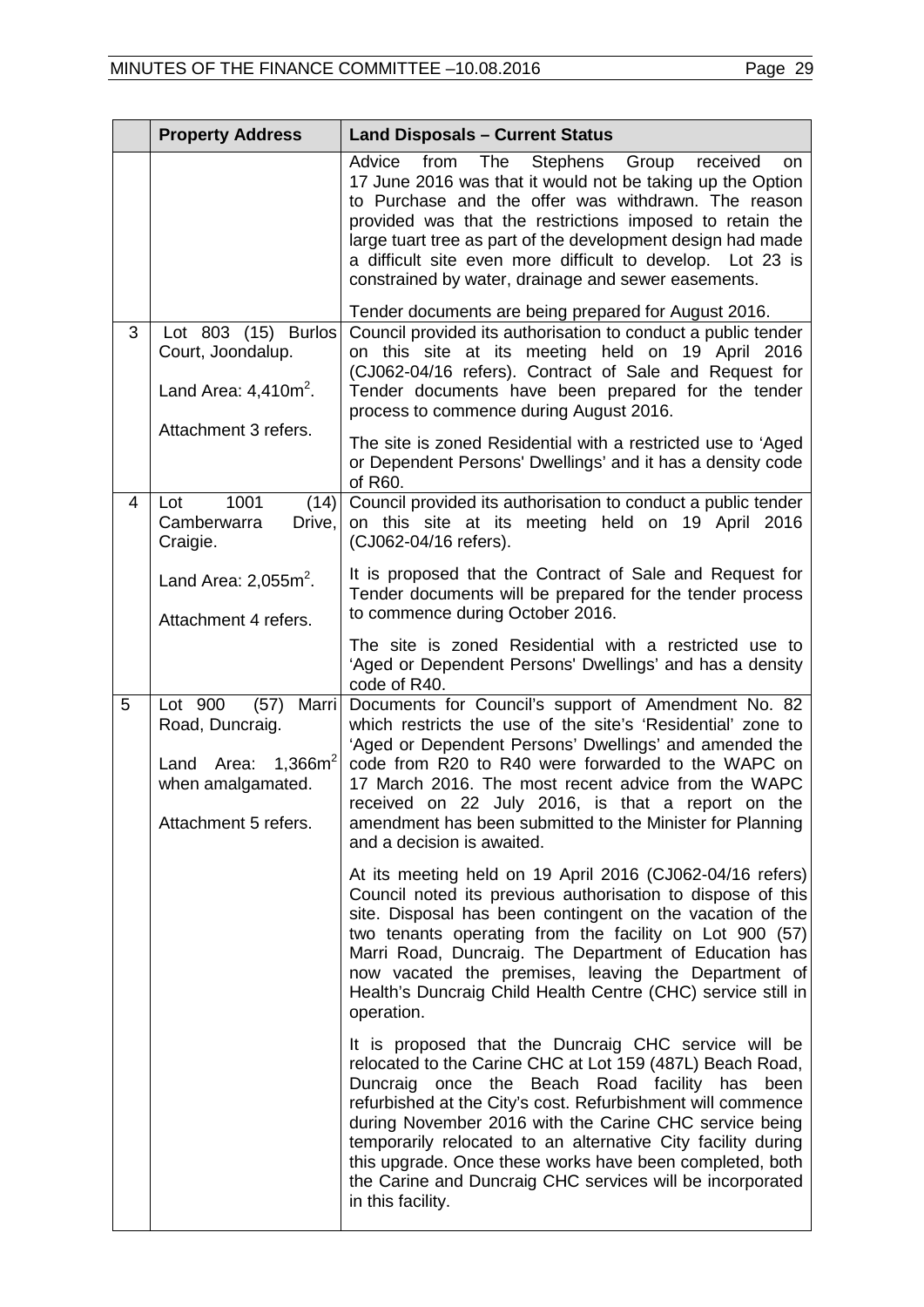| <b>Property Address</b> | <b>Land Disposals - Current Status</b>                                                                                                                 |
|-------------------------|--------------------------------------------------------------------------------------------------------------------------------------------------------|
|                         | Council has authorised the disposal of this property which<br>will be by public tender early in 2017.                                                  |
|                         | A Council request is that on disposal of this site, the<br>purchaser is encouraged to retain existing significant trees<br>as part of the development. |

|   |                                                                                                                      | <b>Acquisition - Current Status</b>                                                                                                                                                                                                                                                                                                                                                                                                                                                                                |
|---|----------------------------------------------------------------------------------------------------------------------|--------------------------------------------------------------------------------------------------------------------------------------------------------------------------------------------------------------------------------------------------------------------------------------------------------------------------------------------------------------------------------------------------------------------------------------------------------------------------------------------------------------------|
| 1 | 12223<br>(12)<br>Lot<br>Parade,<br><b>Blackwattle</b><br>Padbury.<br>Land Area: $3,332m^2$ .<br>Attachment 6 refers. | At its meeting held on 24 June 2014 (CJ104-06/14 refers),<br>Council accepted in-principle the Department of Land's<br>(DoL) concessional purchase price of \$88,000 (exclusive of<br>GST) subject to the outcome of a 30-day public advertising<br>period. The DoL advised the City on 13 May 2016 was that<br>the Minister for Lands had approved this acquisition. Since<br>this advice, two queries were raised which have been<br>responded to and therefore a contract of sale is expected in<br>due course. |
|   |                                                                                                                      | During this acquisition process, the DoL advised that the<br>Department of Planning's (DoP) support was required and<br>the DoP's conditional support was provided. One of the<br>DoP's conditions is that the future sale proceeds from this<br>site are spent on community projects in line with the<br>definition of "Community Purposes" under DPS2.                                                                                                                                                           |
|   |                                                                                                                      | The City's community consultation regarding this matter not<br>only dealt with the proposed acquisition of the site but the<br>consideration of three capital improvement projects for the<br>area. One of these options was Council's preferred project<br>of the installation of traffic lights at the intersection of<br>Walter Padbury Boulevard and Hepburn Avenue, Padbury.                                                                                                                                  |
|   |                                                                                                                      | Advice from the DoP is that projects connected with<br>parking, traffic and pedestrian issues were not considered<br>to fall within the definition of "Community Purposes" under<br>DPS2.                                                                                                                                                                                                                                                                                                                          |
|   |                                                                                                                      | In accordance with Council's resolution of 24 June 2014<br>(CJ104-06/14 refers), the City will now seek clarification<br>from the Minister for Planning and the Minister for Lands<br>regarding the conditions provided to the City on how the<br>proceeds on the proposed disposal of the site should be<br>utilised.                                                                                                                                                                                             |
|   |                                                                                                                      | At its meeting held on 19 May 2015 (CJ082-05/15 refers),<br>Council requested that an advocacy plan be developed to<br>relevant State Government<br>support from<br>the<br>gain<br>departments to enable the future sale proceeds for this site<br>be utilised on the community's and Council's preferred<br>project which is to install traffic lights at the intersection of<br>Walter Padbury Boulevard and Hepburn Avenue, Padbury.<br>This plan has now been drafted.                                         |
|   |                                                                                                                      | As the City's ownership of Lot 12223 progresses, Council<br>can be requested to consider a rezoning amendment.                                                                                                                                                                                                                                                                                                                                                                                                     |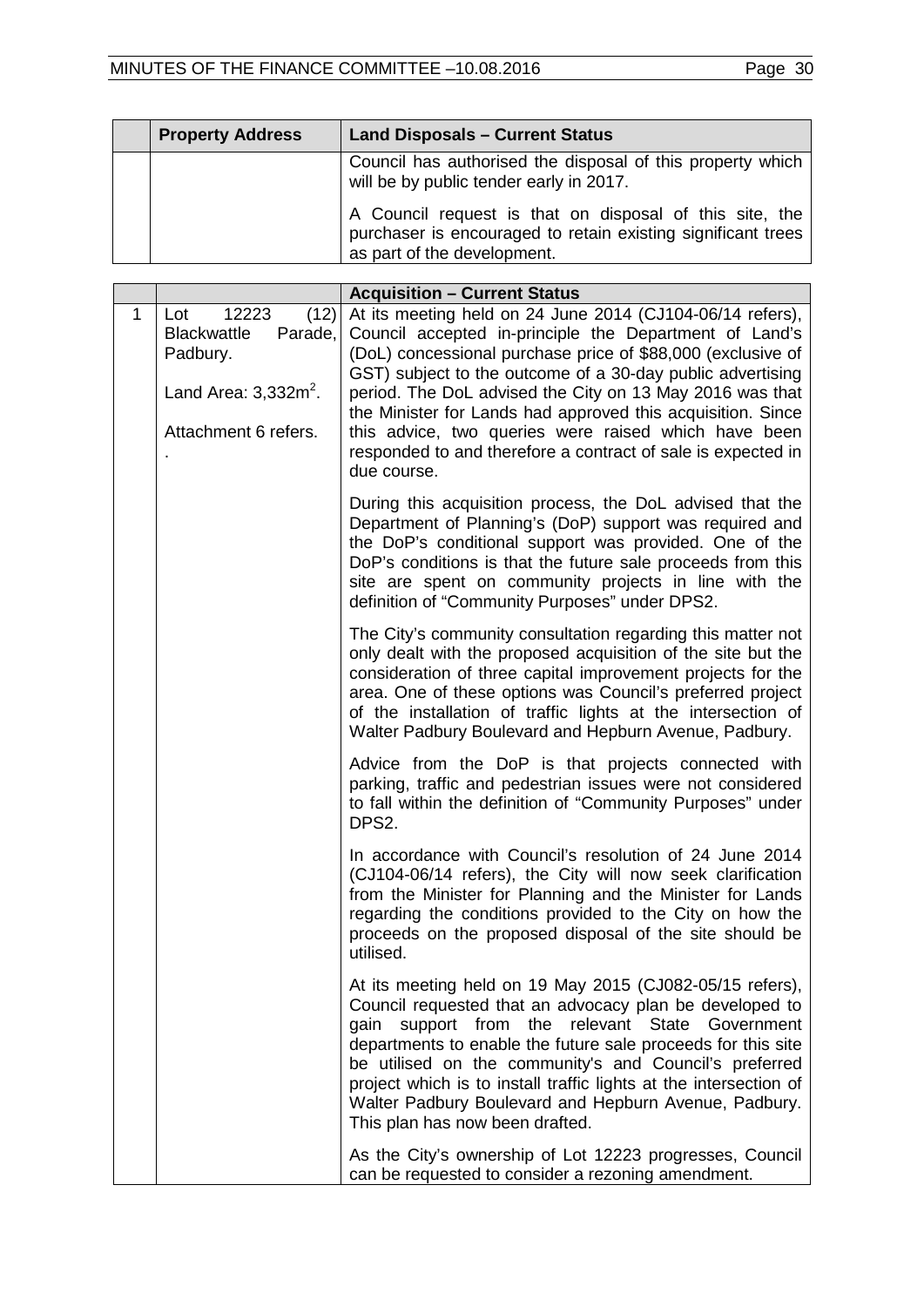# **Issues and options considered**

As detailed in Table 2.

# **Multiple Dwellings**

It is noted that currently where land is coded R40 or higher, there is the potential for multiple dwellings to be developed in accordance with the provisions of the *Residential Design Codes*  (R-Codes). A multiple dwelling is basically defined as one dwelling vertically placed above another dwelling. It is not possible to determine the potential number of multiple dwellings that could be achieved on sites coded R40 or higher.

# **Legislation/Strategic Community Plan/Policy Implications**

| Legislation                     | Sections 3.58 and 3.59 of the Local Government Act 1995,<br>together with the Local Government (Functions and General)<br>Regulations 1996 determine how a local government may<br>dispose of property. |
|---------------------------------|---------------------------------------------------------------------------------------------------------------------------------------------------------------------------------------------------------|
| <b>Strategic Community Plan</b> |                                                                                                                                                                                                         |
| <b>Key theme</b>                | <b>Quality Urban Environment.</b>                                                                                                                                                                       |
| <b>Objective</b>                | Quality built outcomes.                                                                                                                                                                                 |
| <b>Strategic initiative</b>     | Buildings and landscaping is suitable for the immediate<br>environment and reflect community values.                                                                                                    |
| Key theme                       | Financial Sustainability.                                                                                                                                                                               |
| <b>Objective</b>                | Financial Diversity.                                                                                                                                                                                    |
| <b>Strategic initiative</b>     | Identify opportunities for new income streams that are<br>financially sound and equitable.                                                                                                              |
| <b>Policy</b>                   | Asset Management Policy.<br>Sustainability Policy.                                                                                                                                                      |

#### **Risk management considerations**

Disposal of property needs to comply with the requirements of sections 3.58 and 3.59 of the *Local Government Act 1995*, which are designed to ensure openness and accountability in the disposal process.

It is possible that the reserve price as per the market valuations obtained may not be realised and the City needs to determine reserve prices below which it will not sell.

The recommendations for disposal are based on a combination of the best financial return, planning outcomes and community benefit.

# **Financial / budget implications**

Council has agreed that the proceeds from the sale of freehold land are to be transferred to the Joondalup Performing Arts and Cultural Facility Reserve Fund.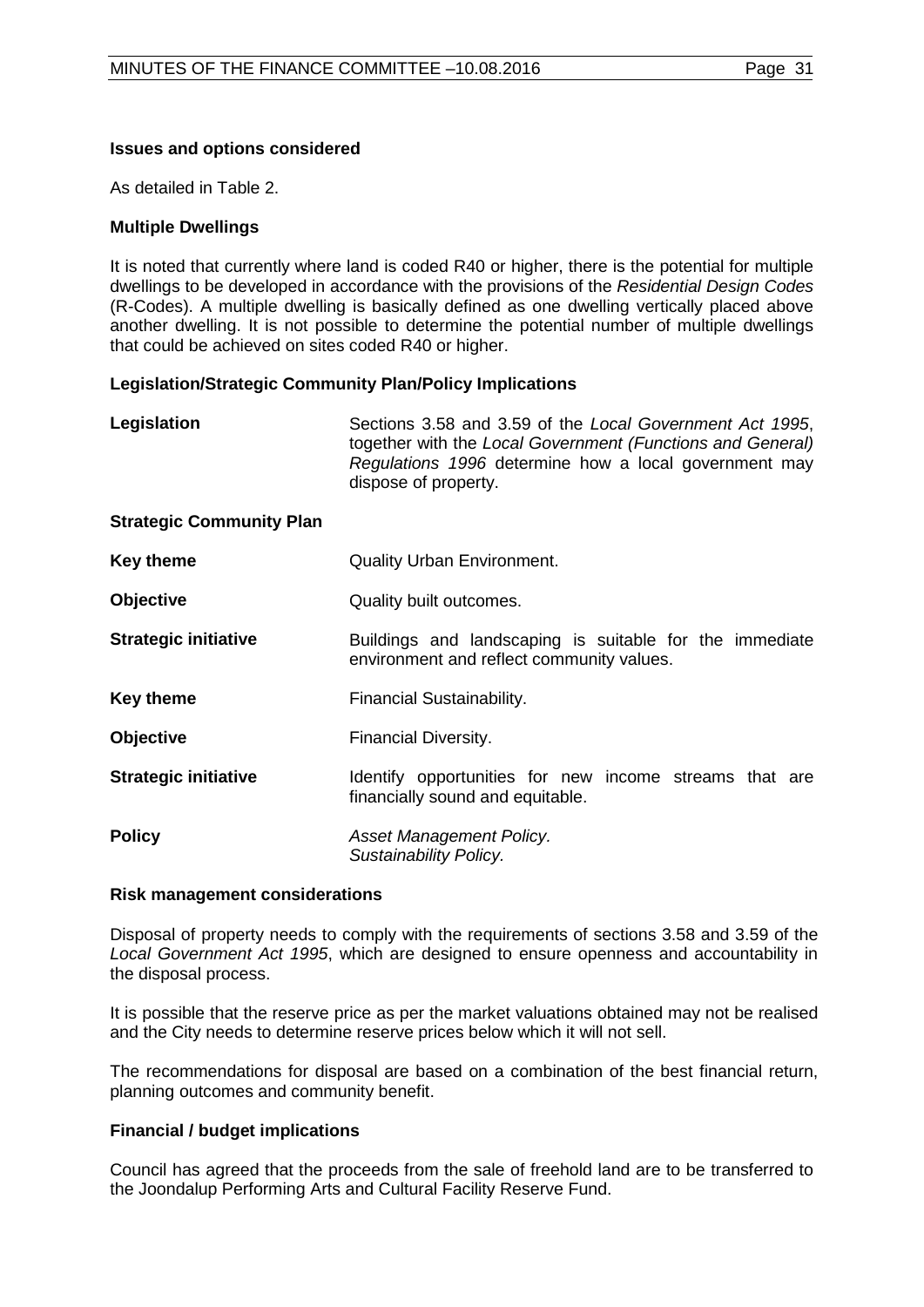Proceeds achieved from the future sale of Lot 12223 (12) Blackwattle Parade, Padbury are required to be spent on capital/community projects in line with the definition of "Community Purposes" under DPS2.

The associated main expenditure costs related to the City's disposal of freehold land are legal and settlement fees, advertising costs, valuation costs, land surveying and costs related to subdivision/amalgamations.

## **Regional significance**

Not applicable.

# **Sustainability implications**

The disposal of City freehold land that has been set aside for community use should not be disposed of without there being a nominated purpose addressing a community need.

Concerning the freehold land disposal project to-date, Council has supported the restricted use of aged or dependent persons' dwellings providing alternative housing choices for the City's ageing population. The sale proceeds from the eventual disposal of Lot 12223 (12) Blackwattle Parade, Padbury will be used for community projects.

### **Consultation**

Regarding consultation, public auction, public tender and private treaty methods have been used with regard to the City's land disposal project. Advertising is a requirement with all three methods unless, in respect of private treaty, the disposal is exempt under Regulation 30 of the *Local Government (Functions and General) Regulations 1996.*

The statutory public advertising period of 42 days for amendments to DPS2 is generally when the community was first able to make a submission on proposed land disposals.

The City has the option to consult with residents using the process outlined in its *Community Consultation and Engagement Protocol* which was used for the consultation on the proposed acquisition of Lot 12223 (12) Blackwattle Parade, Padbury.

# **COMMENT**

Public tenders will be called for the disposal of Lot 803 (15) Burlos Court, Joondalup during August 2016 with Lot 1001 (14) Camberwarra Drive, Craigie planned to go to tender during October 2016. Should the amalgamation and amendment processes be finalised for the three sites in Kanangra Crescent, Greenwood by October 2016, this site can also go out to tender at that time.

The offer for Lot 23 (77) Gibson Avenue, Padbury has been withdrawn by The Stephens Group and as Council has provided its authorisation for the sale of this site by public tender or private treaty previously, this site is available for disposal. It has been intimated by a developer that a private treaty offer will be submitted to the City for this site; in the interim, public tender documents have been prepared for advertising during August 2016.

The Minister for Lands has approved the City's acquisition of Lot 12223 (12) Blackwattle Parade, Padbury at the concessional rate of \$88,000 exclusive of GST. Once ownership by the City has been progressed, a report can be prepared for Council to consider the site being rezoned to a commercial related zone. In order to adhere to previous Council resolutions, actions concerning the City's utilisation of the sales proceeds have also commenced and State Government agencies will be contacted shortly.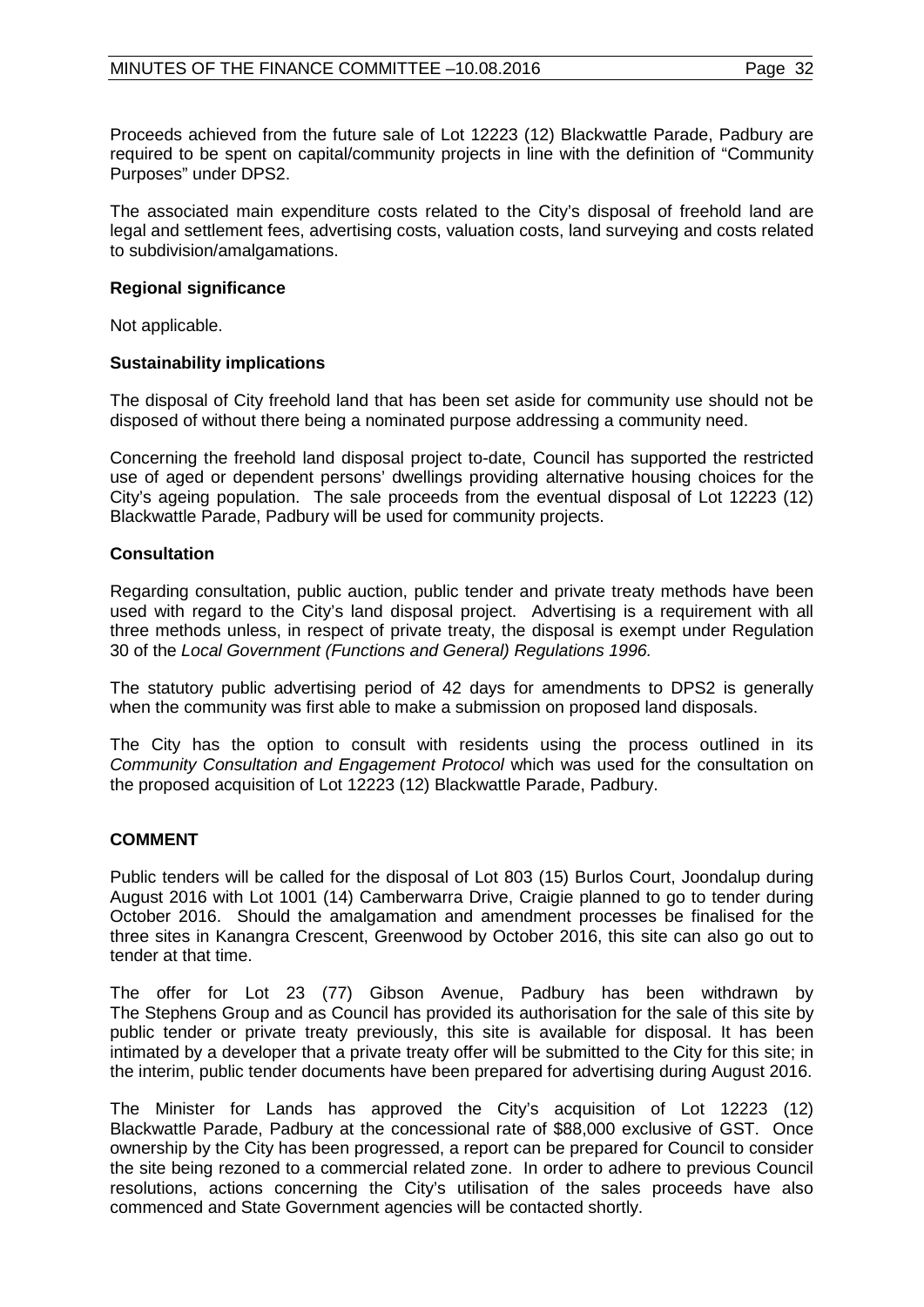## **VOTING REQUIREMENTS**

Simple Majority.

**MOVED Cr Logan SECONDED Cr Poliwka that Council NOTES:**

- **1 the status report on the progress of the City's proposed disposal of five freehold land sites;**
- **2 that the Chief Executive Officer will report back to Council on the results of each public tender to enable Council to decide which offers are the most acceptable;**
- **3 a further status report on the progress of the City's proposed disposal of freehold land and proposed acquisition of a Crown land site will be submitted to the Finance Committee meeting to be held on 5 October 2016.**

# **The Motion was Put and CARRIED (6/0)**

**In favour of the Motion:** Crs McLean, Dwyer, Logan, Norman, Poliwka and Taylor.

*Appendix 6 refers*

*[To access this attachment on electronic document, click here: Attach6agnFIN160810.pdf](http://www.joondalup.wa.gov.au/files/committees/FINC/2016/Attach6agnFIN160810.pdf)*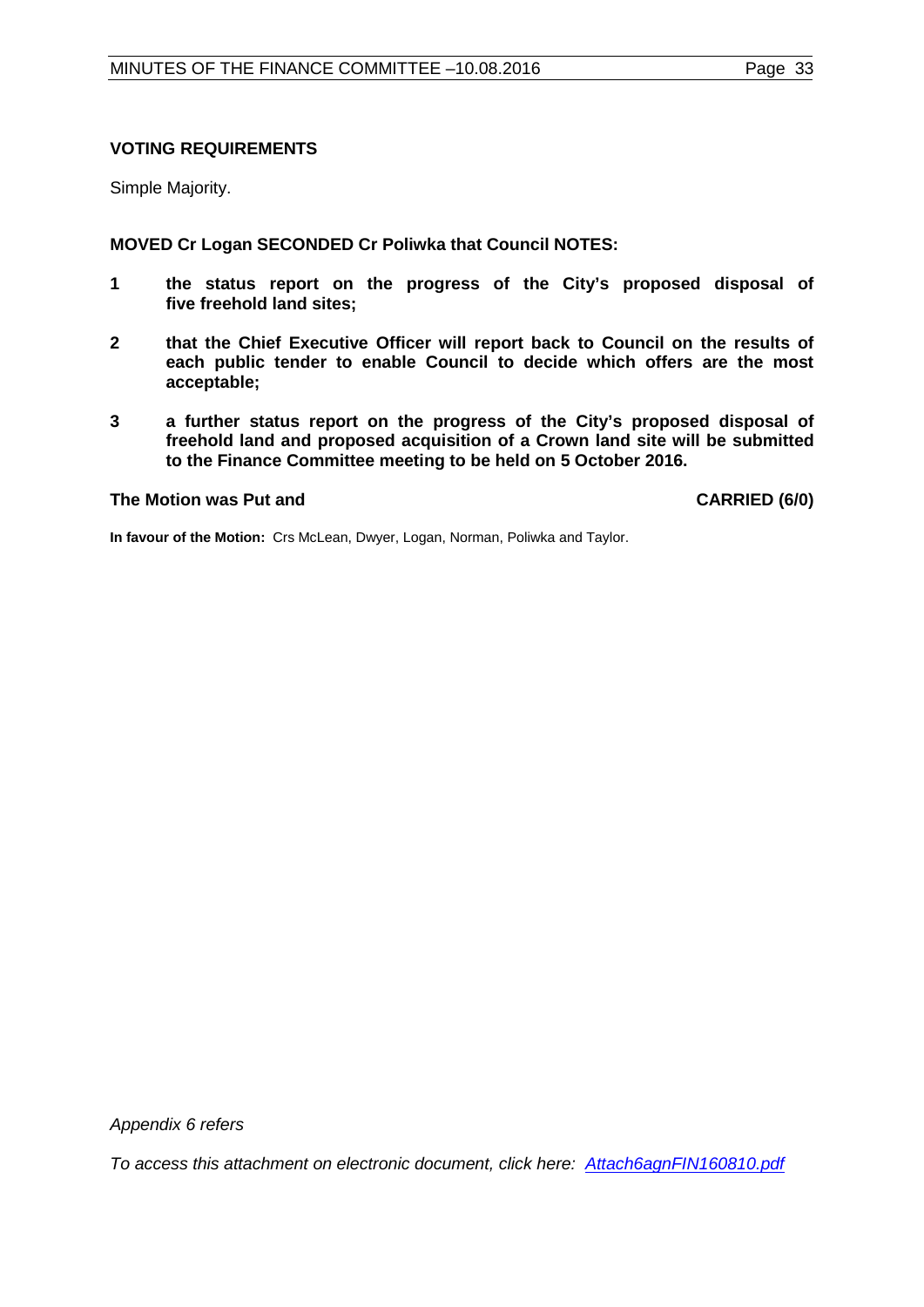# <span id="page-33-0"></span>**ITEM 7 CONFIDENTIAL - PINNAROO POINT CAFÉ PROJECT - PROGRESS REPORT**

| WARD | South-West |
|------|------------|
|      |            |

**RESPONSIBLE** Mr Garry Hunt<br> **DIRECTOR** Office of the C **Diffice of the CEO** 

**FILE NUMBER** 102656, 101515

# **ATTACHMENTS** Attachment 1 New site location plan Attachment 2 Development perspectives Attachment 3 Indicative project program

**AUTHORITY / DISCRETION** Executive - The substantial direction setting and oversight role of Council, such as adopting plans and reports, accepting tenders, directing operations, setting and amending budgets.

This report is confidential in accordance with Section 5.23(2)(c) of the *Local Government Act 1995*, which also permits the meeting to be closed to the public for business relating to the following:

*(c) a contract entered into, or which may be entered into, by the local government and which relates to a matter to be discussed at the meeting.*

A full report was provided to Elected Members under separate cover. The report is not for publication.

**MOVED Cr Norman SECONDED Cr Poliwka that Council:**

- **1 NOTES the progress of the Pinnaroo Point Café/Kiosk Project;**
- **2 ENDORSES the new location proposed by Rock (WA) Pty Ltd T/as White Salt as shown in Attachment 1 to this Report and REQUESTS the Chief Executive Officer to give reasonable notice to the WA Sky Pirates Paramotor Club that their permit will not be renewed;**
- **3 NOTES the development perspectives as shown in Attachment 2 to this Report.**

#### **The Motion was Put and CARRIED (6/0)**

**In favour of the Motion:** Crs McLean, Dwyer, Logan, Norman, Poliwka and Taylor.